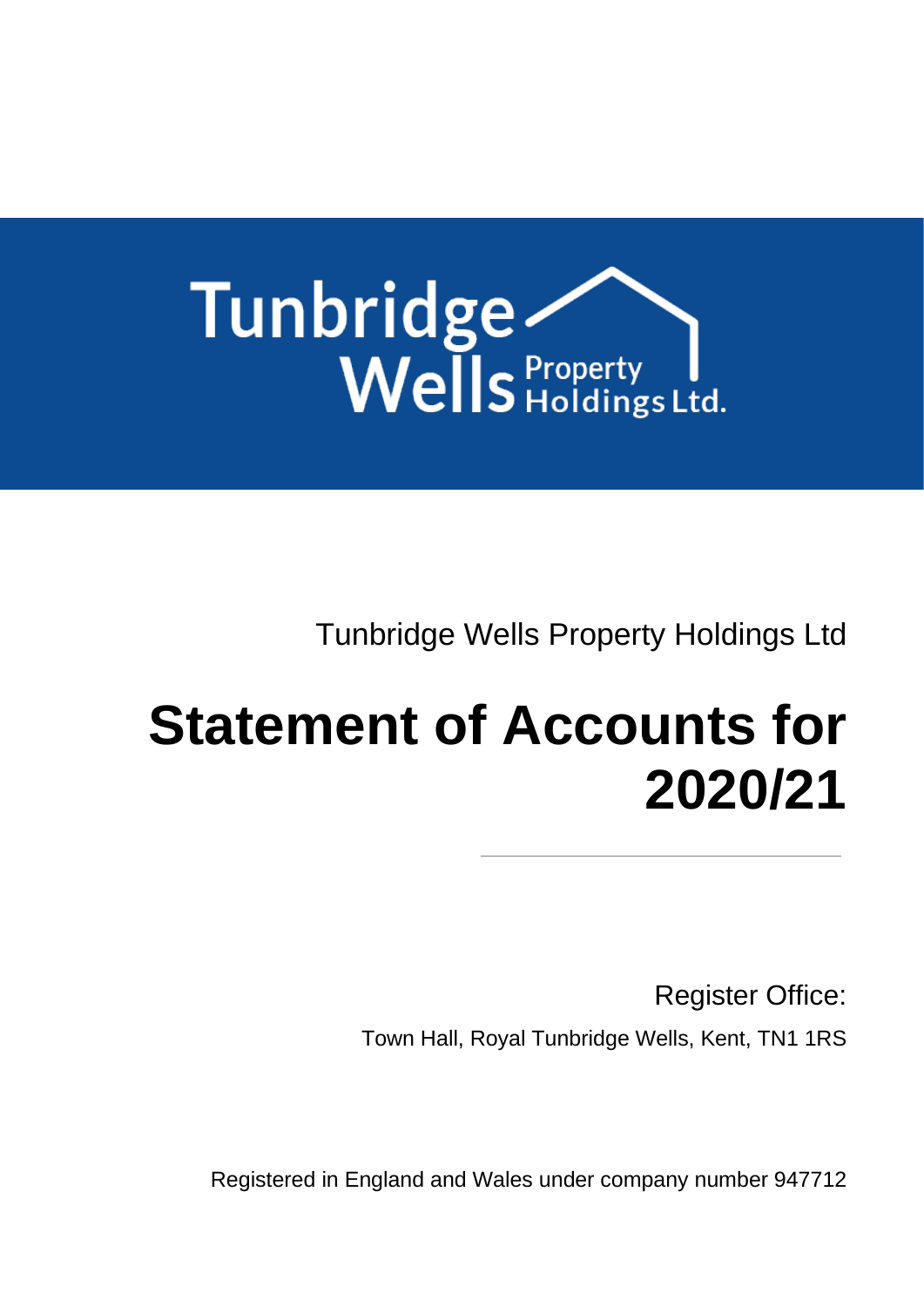# **Table of Contents**

|                                              | page                    |
|----------------------------------------------|-------------------------|
| <b>Company Information</b>                   | $\overline{\mathbf{3}}$ |
| <b>Directors' Report</b>                     | $\overline{4}$          |
| <b>Directors' Responsibilities Statement</b> | $6 \overline{6}$        |
| <b>Independent Auditor's Report</b>          | $\mathbf{Z}$            |
| <b>Statement of Comprehensive Income</b>     | 11                      |
| <b>Statement of Financial Position</b>       | <u> 12</u>              |
| <b>Statement of Changes in Equity</b>        | 14                      |
| <b>Statement of Cash Flows</b>               | 15                      |
| <b>Notes to the Financial Statements</b>     | 16                      |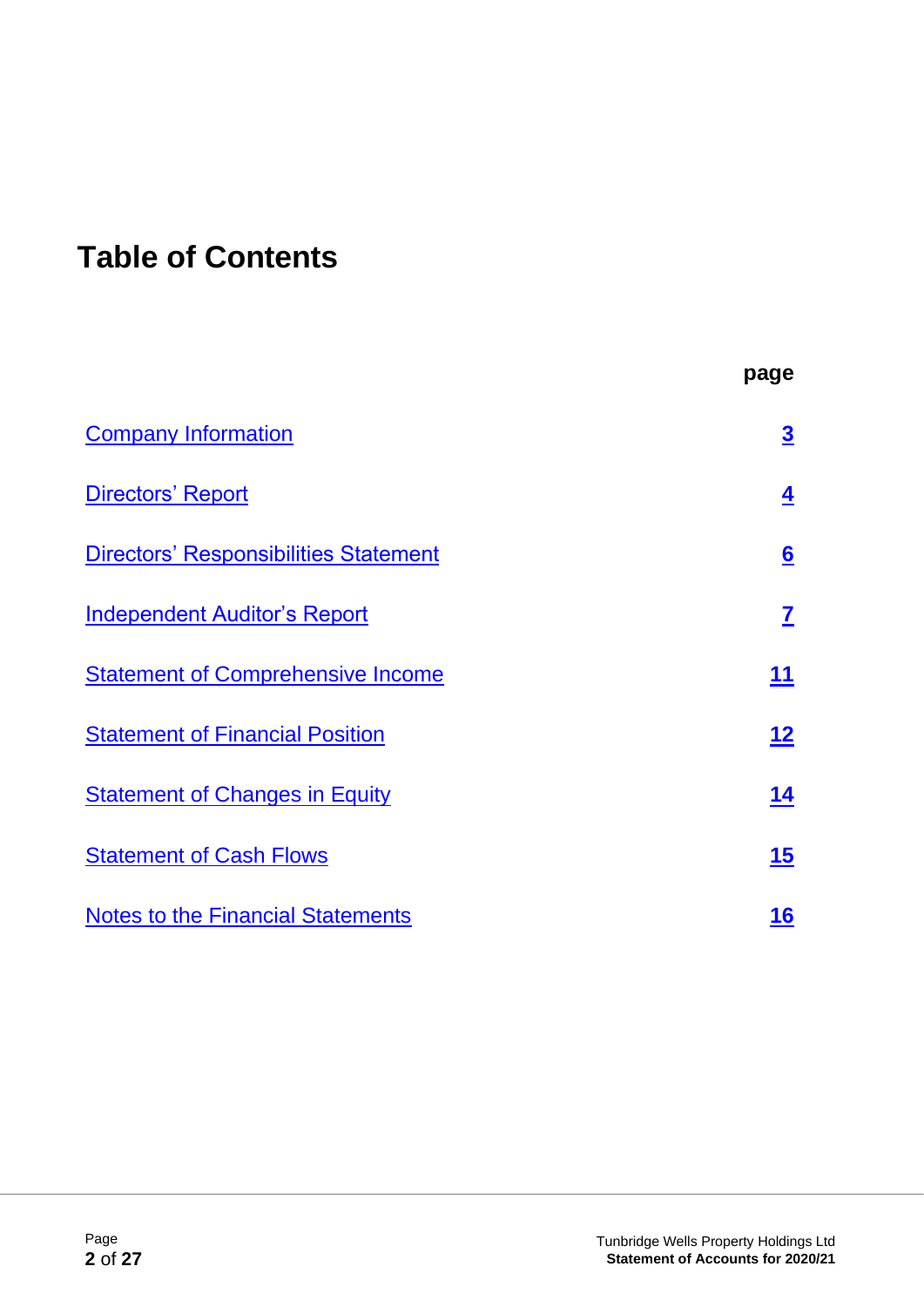# <span id="page-2-0"></span>**Company Information**

| <b>Company Name:</b>         | <b>Tunbridge Wells Property Holdings Limited</b>                  |
|------------------------------|-------------------------------------------------------------------|
| <b>Registered</b><br>Office: | Town Hall, Civic Way, Royal Tunbridge Wells, Kent, UK. TN1<br>1RS |
| Company:                     | Registration Number: 09477122                                     |
| Directors:                   | Mr David Candlin                                                  |
|                              | Ms Beverley                                                       |
|                              | Palmer Mr                                                         |
|                              | <b>Godfrey Bland</b>                                              |
| <b>Auditor:</b>              | <b>Perrys Accountants Limited</b>                                 |
| <b>Auditor Address:</b>      | 10 Upper Grosvenor Road, Tunbridge Wells, Kent., TN1 2EP          |
| <b>Banker:</b>               | Lloyds Bank                                                       |
| <b>Banker Address:</b>       | PO Box 1000, Andover, BX1 1LT                                     |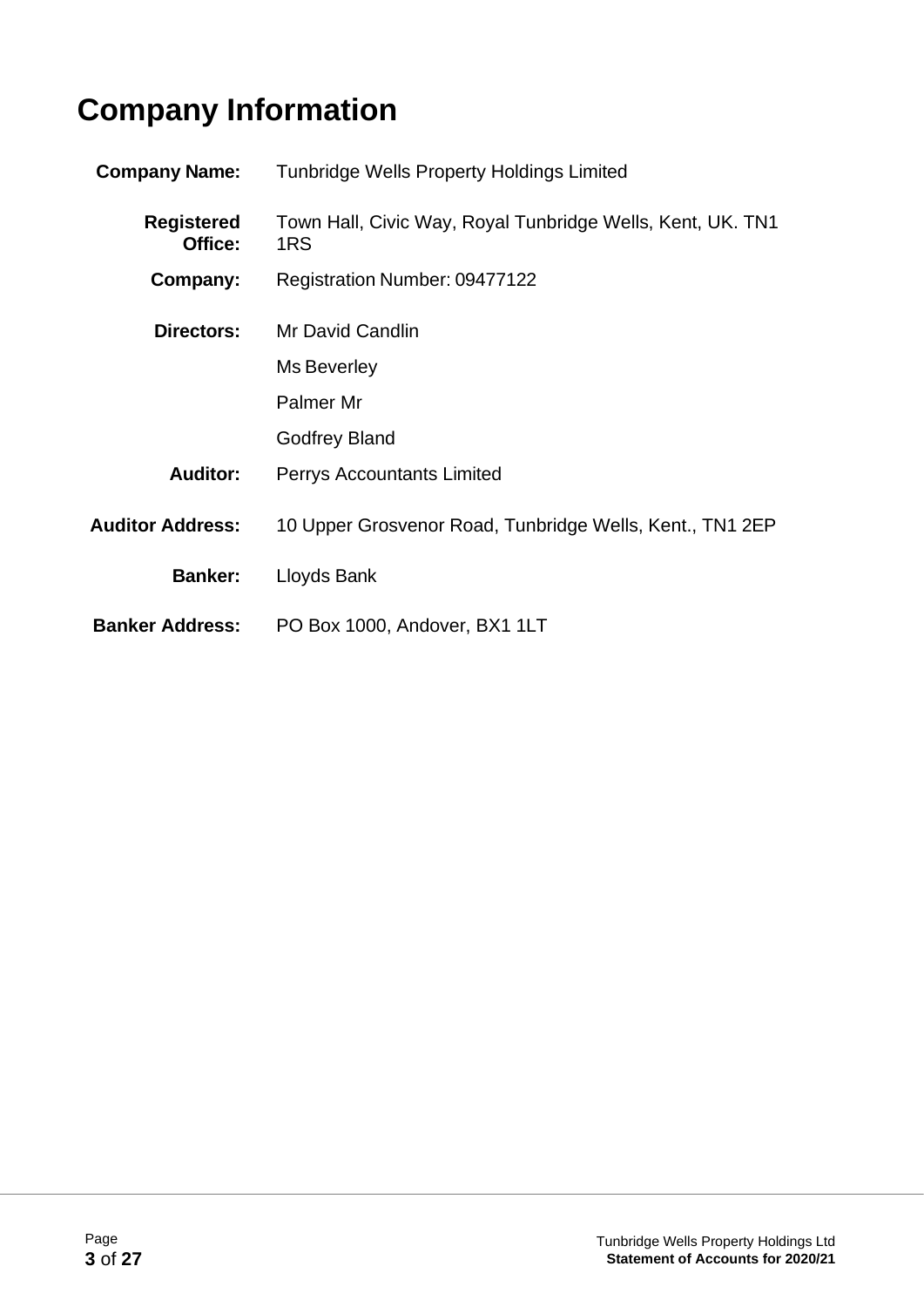# <span id="page-3-0"></span>**Directors' Report**

The Directors present their report with the financial statements of the company for the year ended 31 March 2021.

### **Directors**

Mr David Candlin became a Director on 9 March 2015 when the company was incorporated.

Ms Beverley Palmer has held office for the period 9 April 2015 to the current date.

Mr Godfrey Bland has held office from 8 August 2019 to the current date.

# **Principal Activity**

The principal activity of the company in the period under review was:

Letting of property in the private rented sector.

# **Dividend**

This is the sixth period of trading and the company has made a cumulative loss, therefore there is no dividend to be made.

# **Business Review**

In the sixth period of operation the company has maintained its portfolio of 19 properties which are rented out via Bracketts Estate Agents under Assured Shorthold Tenancies.

The company is looking to expand its operations and is in discussions with the Tunbridge Wells Borough Council about further properties to add to its portfolio.

There were various Covid-19 lockdown restrictions in place during the course of 2020/21 but there is still considerable demand for residential property and despite the downturn in the economy from the pandemic there has been no increase in vacant periods or unrecovered rents.

# **Going Concern Review**

The Directors have considered all available information about the events after the reporting period and future development plans when considering going concern, some of which are expanded upon below. The Directors have also reviewed cash flows for two years following the date of these accounts and have concluded that Tunbridge Wells Property Holdings Ltd remains able to meet its obligations as they fall due for the foreseeable future.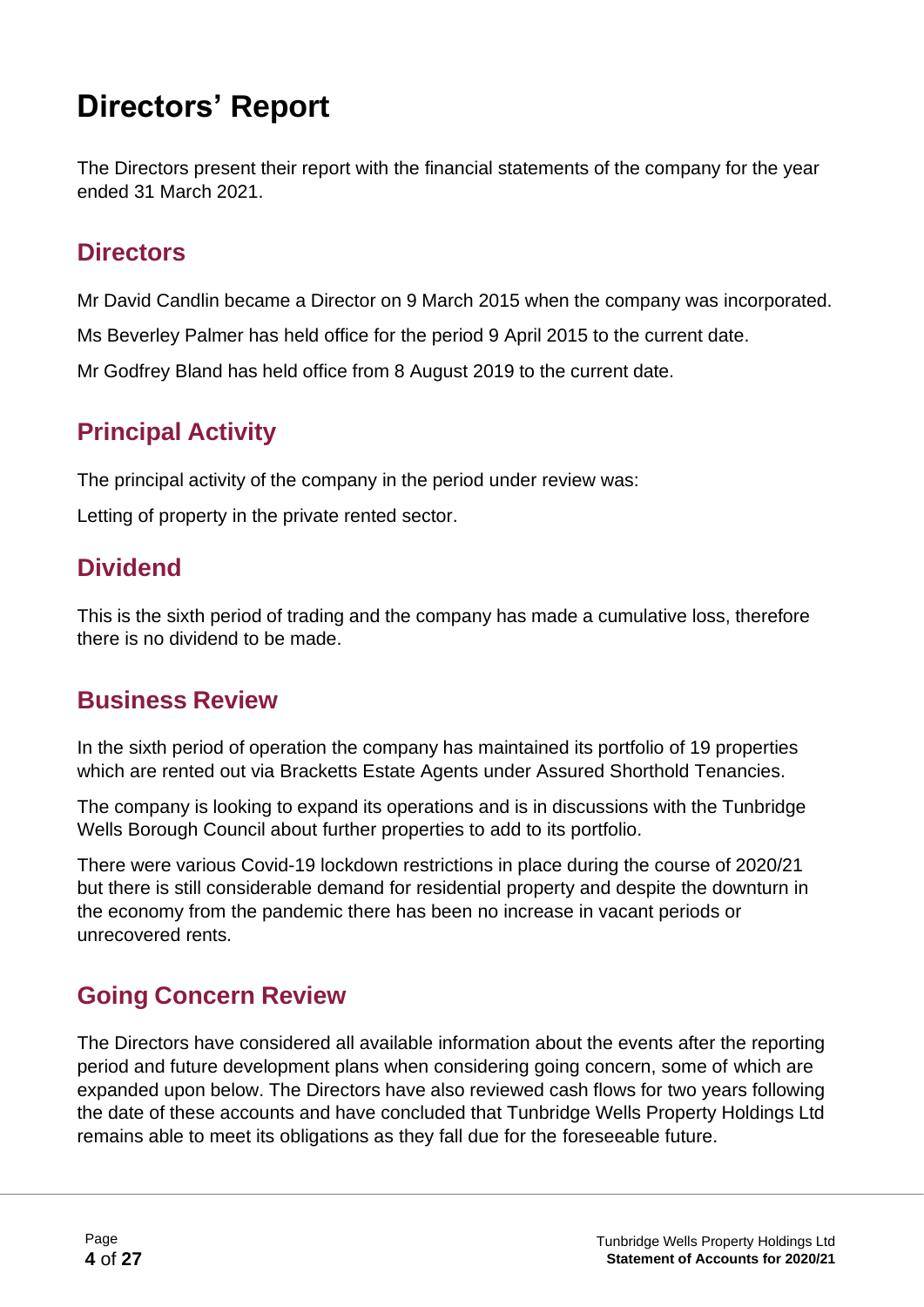All compliance returns required to date, have been filed. The accounts for the year to 31 March 2021 must be filed at Companies House by 31 December 2021.

This report has been prepared in accordance with the provisions in part 15 of the Companies Act 2006, relating to the Small Companies regime for reporting.

This report was approved by the Board of Directors on 30 November 2021 and

Signed on behalf of the Board by:

#### **David Candlin (Director)**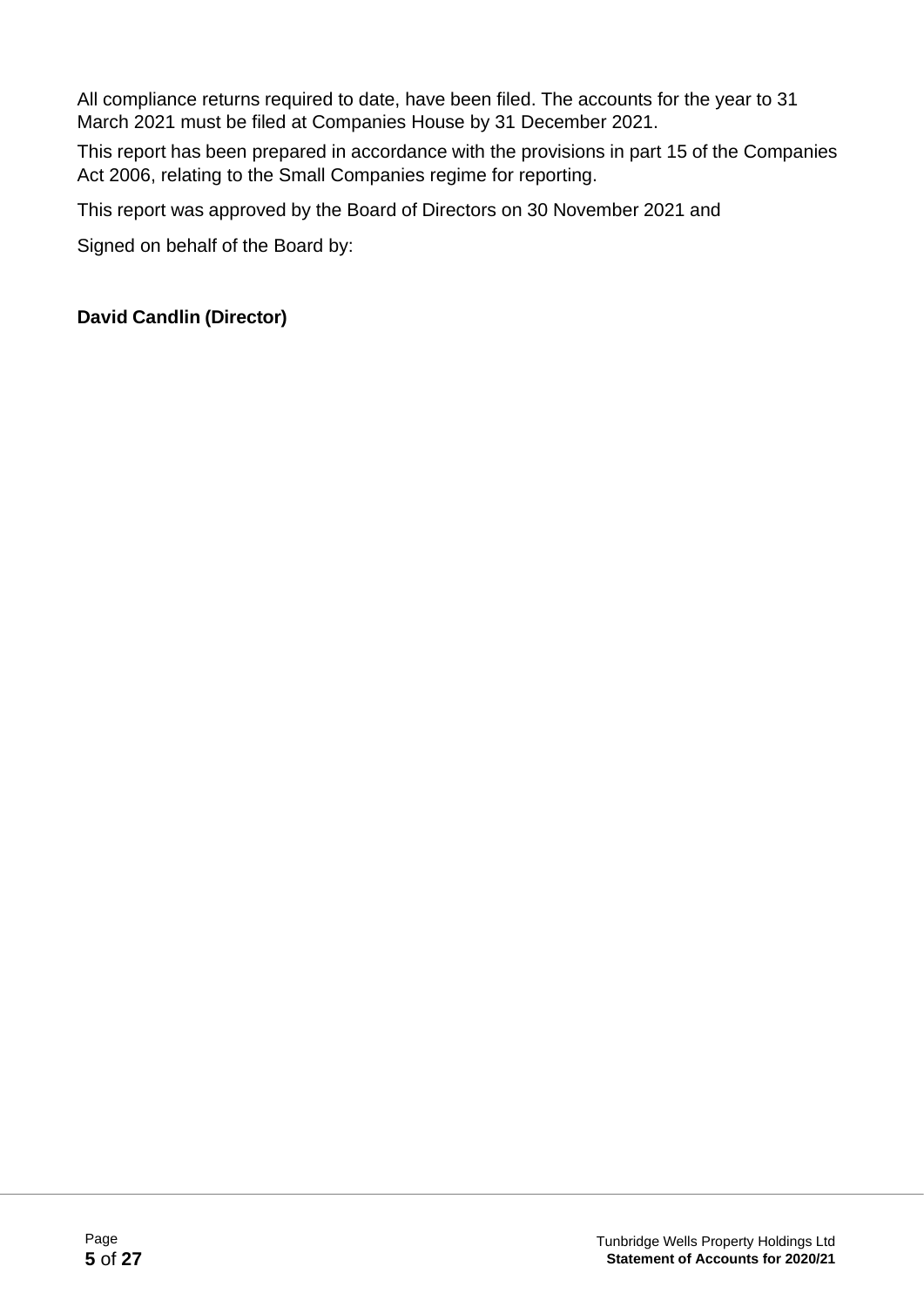# <span id="page-5-0"></span>**Directors' Responsibilities Statement**

The Directors are responsible for preparing the Directors' Report and the financial statements in accordance with applicable laws and regulations.

Company law requires the directors to prepare financial statements for each financial year. Under that law the directors have prepared the financial statements in accordance with United Kingdom Generally Accepted Accounting Practice (United Kingdom Accounting Standards and applicable laws), including International Financial Reporting Standards (IFRS's) as adopted by the European Union. Under company law the directors must not approve the financial statements unless they are satisfied that they give a true and fair view of the state of affairs and profit or loss of the company for that period. In preparing these financial statements, the directors are required to:

- make suitable accounting policies and then apply them consistently
- make judgements and accounting estimates that are reasonable and prudent
- prepare the financial statements on the going concern basis unless it is inappropriate to presume that the company will continue in business
- state whether applicable UK Accounting Standards have been followed, subject to any material departures disclosed and explained in the financial statements

The directors are responsible for keeping adequate accounting records that are sufficient to show and explain the company's transactions and disclose with reasonable accuracy at any time the financial position of the company and enable them to ensure that the financial statements comply with the Companies Act 2006. They are also responsible for safeguarding the assets of the company and hence for taking reasonable steps for the prevention and detection of fraud and other irregularities.

The directors confirm that:

- so far as each director is aware, there is no relevant audit information of which the company's auditor is unaware; and
- the directors have taken all the steps that they ought to have taken as directors in order to make themselves aware of any relevant audit information and to establish that the company's auditor is aware of that information.

The directors are responsible for the maintenance and integrity of the corporate and financial information included on the company's website. Legislation in the United Kingdom governing the preparation and dissemination of financial statements may differ from legislation in other jurisdictions.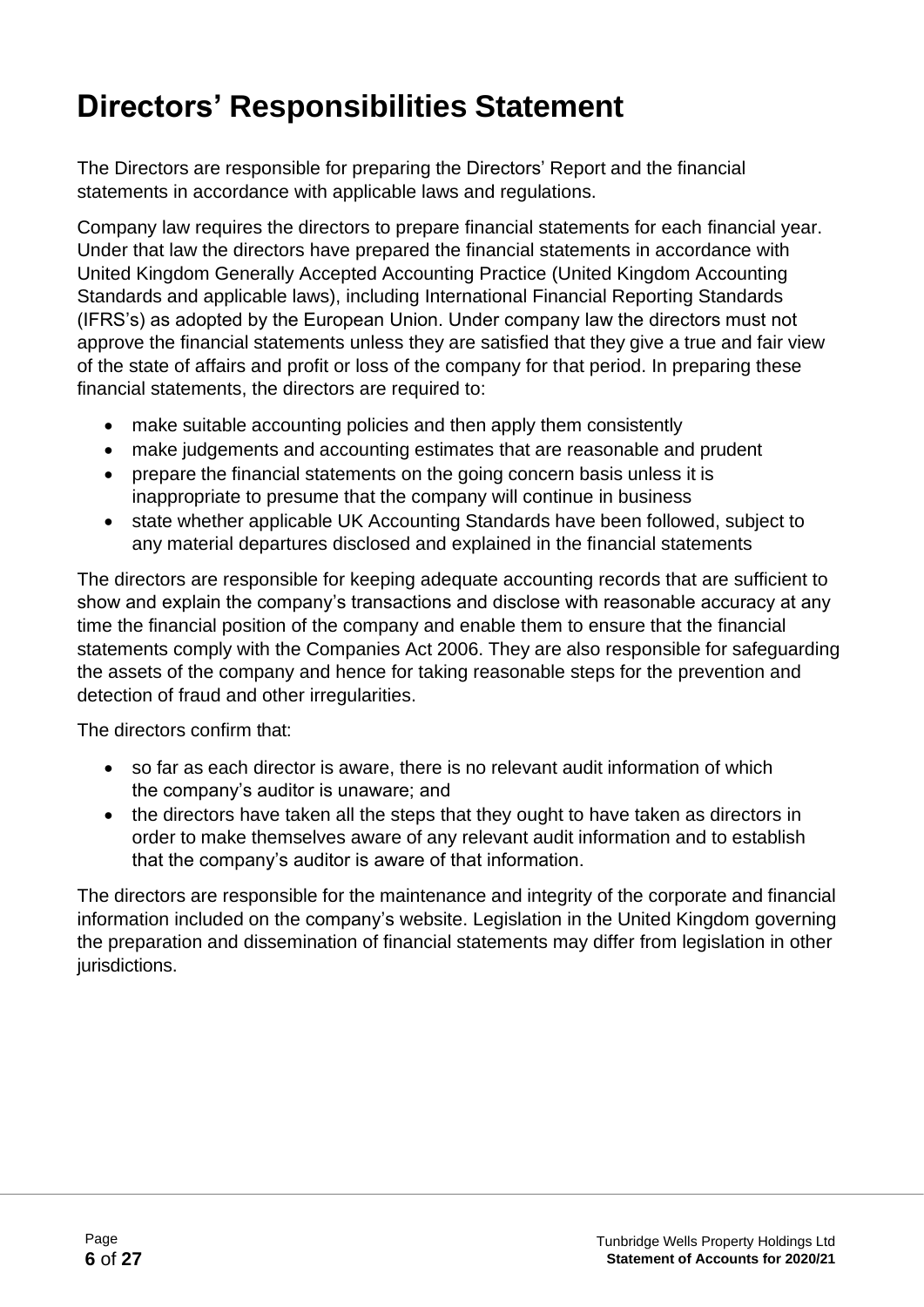# <span id="page-6-0"></span>**Independent auditor's report to the members of Tunbridge Wells Property Holdings Limited**

# **Opinion**

We have audited the financial statements for Tunbridge Wells Property Holdings Limited (the 'company') for the year ended 31 March 2021 which comprise the Statement of Comprehensive Income, the Statement of Financial Position, the Statement of Changes in Equity, the Statement of Cash Flows and notes to the financial statements, including a summary of significant accounting policies. The financial reporting framework that has been applied in their preparation is applicable law and International Financial Reporting Standards (IFRSs) as adopted by the European Union.

In our opinion, the financial statements:

- Give a true and fair view of the company's affairs at 31 March 2021 and of its loss for the year then ended;
- Have been properly prepared in accordance with IFRSs as adopted by the European Union; and;
- Have been prepared in accordance with the requirements of the Companies Act 2006.

# **Basis for opinion**

We conducted our audit in accordance with International Standards on Auditing (UK) (ISAs (UK)) and applicable law. Our responsibilities under those standards are further described in the Auditor's responsibilities for the audit of the financial statements section of our report. We are independent of the company in accordance with the ethical requirements that are relevant to our audit of the financial statements in the UK, including the FRC's Ethical Standard, and we have fulfilled our other ethical responsibilities in accordance with these requirements. We believe that the audit evidence we have obtained is sufficient and appropriate to provide a basis for our opinion.

# **Conclusions relating to going concern**

We have nothing to report in respect of the following matters in relation to which the ISAs (UK) require us to report to you where:

- The director's use of the going concern basis of accounting in the preparation of the financial statements is not appropriate; or
- the directors have not disclosed in the financial statements any identified material uncertainties that may cast significant doubt about the company's ability to continue to adopt the going concern basis of accounting for a period of at least twelve months from the date when the financial statements are authorised for issue.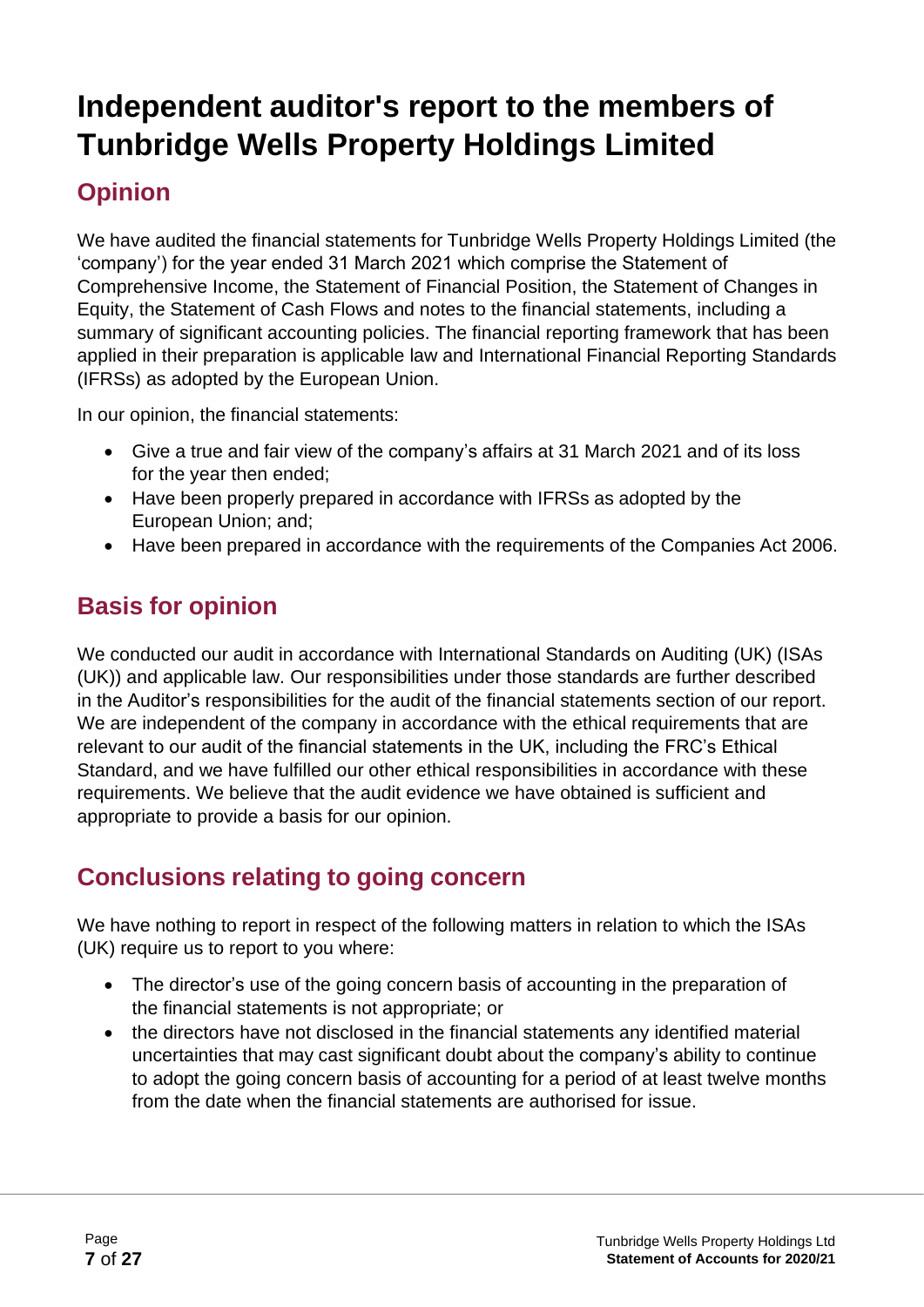# **Other information**

The directors are responsible for the other information. The other information comprises the information included in the annual report, other than the financial statements and our auditor's report thereon. Our opinion on the financial statements does not cover the other information and, except to the extent otherwise explicitly stated in our report, we do not express any form of assurance conclusion thereon.

In connection with our audit of the financial statements, our responsibility is to read the other information and, in doing so, consider whether the other information is materially inconsistent with the financial statements or our knowledge obtained in the audit or otherwise appears to be materially misstated. If we identify such material inconsistencies or apparent material misstatements, we are required to determine whether there is a material misstatement in the financial statements or a material misstatement of the other information. If, based on the work we have performed, we conclude that there is a material misstatement of this other information, we are required to report that fact.

We have nothing to report in this regard.

# **Opinions on other matters prescribed by the Companies Act 2006**

In our opinion, based on the work undertaken in the course of our audit:

- the information given in the director's report for the financial year for which the financial statements are prepared is consistent with the financial statements; and
- the directors' report has been prepared in accordance with applicable legal requirements.

### **Matters on which we are required to report by exception**

In the light of the knowledge and understanding of the company and its environment obtained in the course of the audit, we have not identified material misstatements in the director's report.

We have nothing to report in respect of the following matters where the Companies Act 2006 requires us to report to you if, in our opinion:

- adequate accounting records have not been kept, or returns adequate for our audit have not been received from branches not visited by us; or
- the financial statements are not in agreement with the accounting records and returns; or
- certain disclosures of directors' remuneration specified by law are not made; or

we have not received all the information and explanations we require for our audit.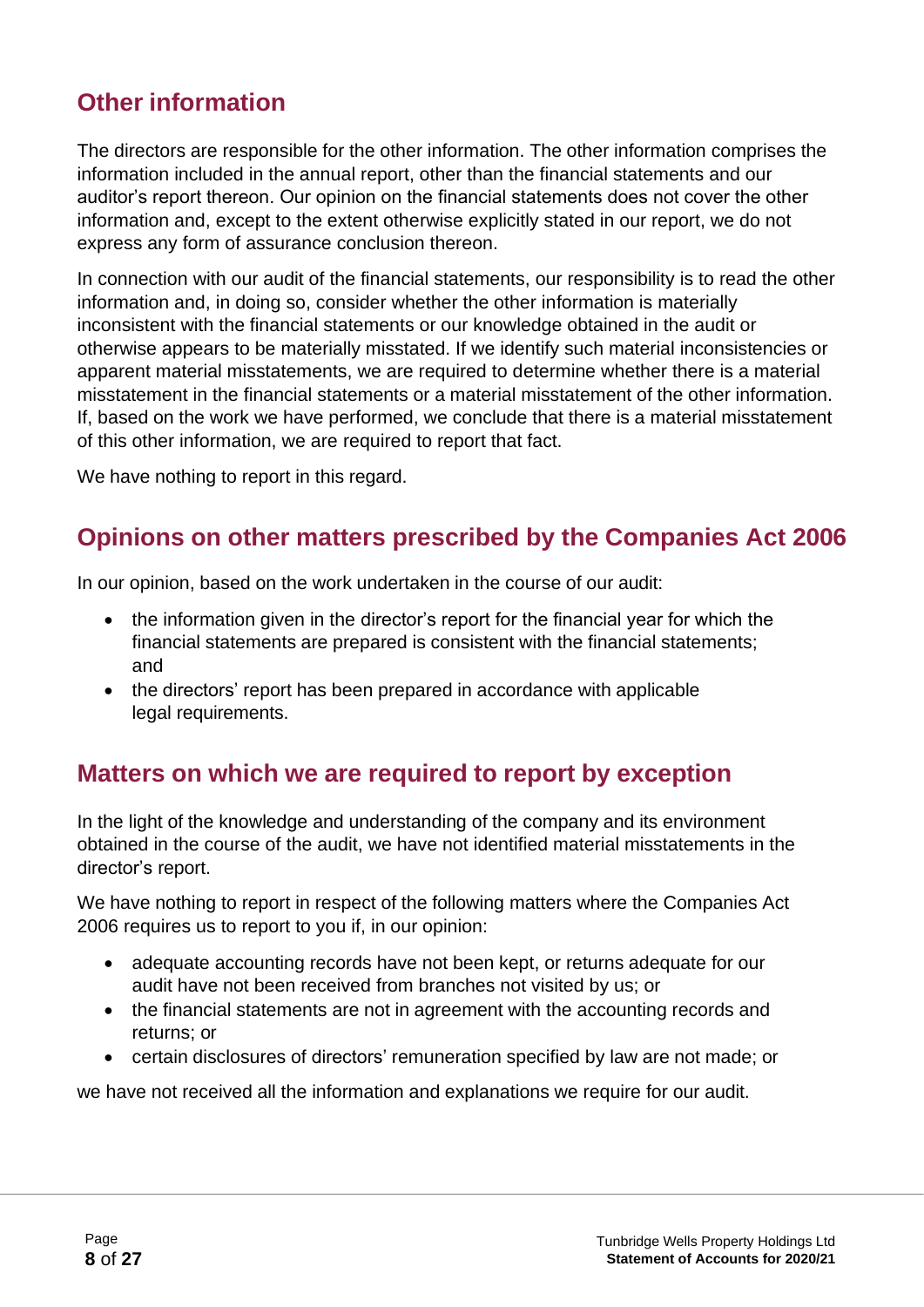# **Responsibilities of directors**

As explained more fully in the Directors' Responsibilities Statement, the directors are responsible for the preparation of the financial statements and for being satisfied that they give a true and fair view, and for such internal control as the directors determine is necessary to enable the preparation of financial statements that are free from material misstatement, whether due to fraud or error.

In preparing the financial statements, the directors are responsible for assessing the company's ability to continue as a going concern, disclosing, as applicable, matters related to going concern and using the going concern basis of accounting unless the directors either intend to liquidate the company or to cease operations, or have no realistic alternative but to do so.

## **Auditor's responsibilities for the audit for the financial statements**

Our objectives are to obtain reasonable assurance about whether the financial statements as a whole are free from material misstatement, whether due to fraud or error, and to issue an auditor's report that includes our opinion. Reasonable assurance is a high level of assurance, but is not a guarantee that an audit conducted in accordance with ISAs (UK) will always detect a material misstatement when it exists. Misstatements can arise from fraud or error and are considered material if, individually or in the aggregate, they could reasonably be expected to influence the economic decisions of users taken on the basis of these financial statements.

Irregularities, including fraud, are instances of non-compliance with laws and regulations. We design procedures in line with our responsibilities, outlined above, to detect material misstatements in respect of irregularities, including fraud. The extent to which our procedures are capable of detecting irregularities, including fraud, is detailed below.

We gained an understanding of the legal and regulatory framework applicable to the company and the industry in which it operates, and considered the risk of acts by the company that were contrary to applicable laws and regulations, including fraud.

We designed audit procedures to respond to the risk, recognising that the risk of not detecting a material misstatement due to fraud is higher than the risk of not detecting one resulting from error, as fraud may involve deliberate concealment by, for example, forgery or intentional misrepresentations, or through collusion.

We focussed on laws and regulations which could give rise to a material misstatement in the financial statements, including, but not limited to, the Companies Act 2006, UK tax legislation, Health and Safety and ISO regulations. Our tests included agreeing the financial statement disclosures to underlying supporting documentation, enquiries with management and review of health and safety and various accreditations records.

We did not identify any key audit matters relating to irregularities, including fraud. As in all our audits, we also addressed the risk of management override of internal controls, including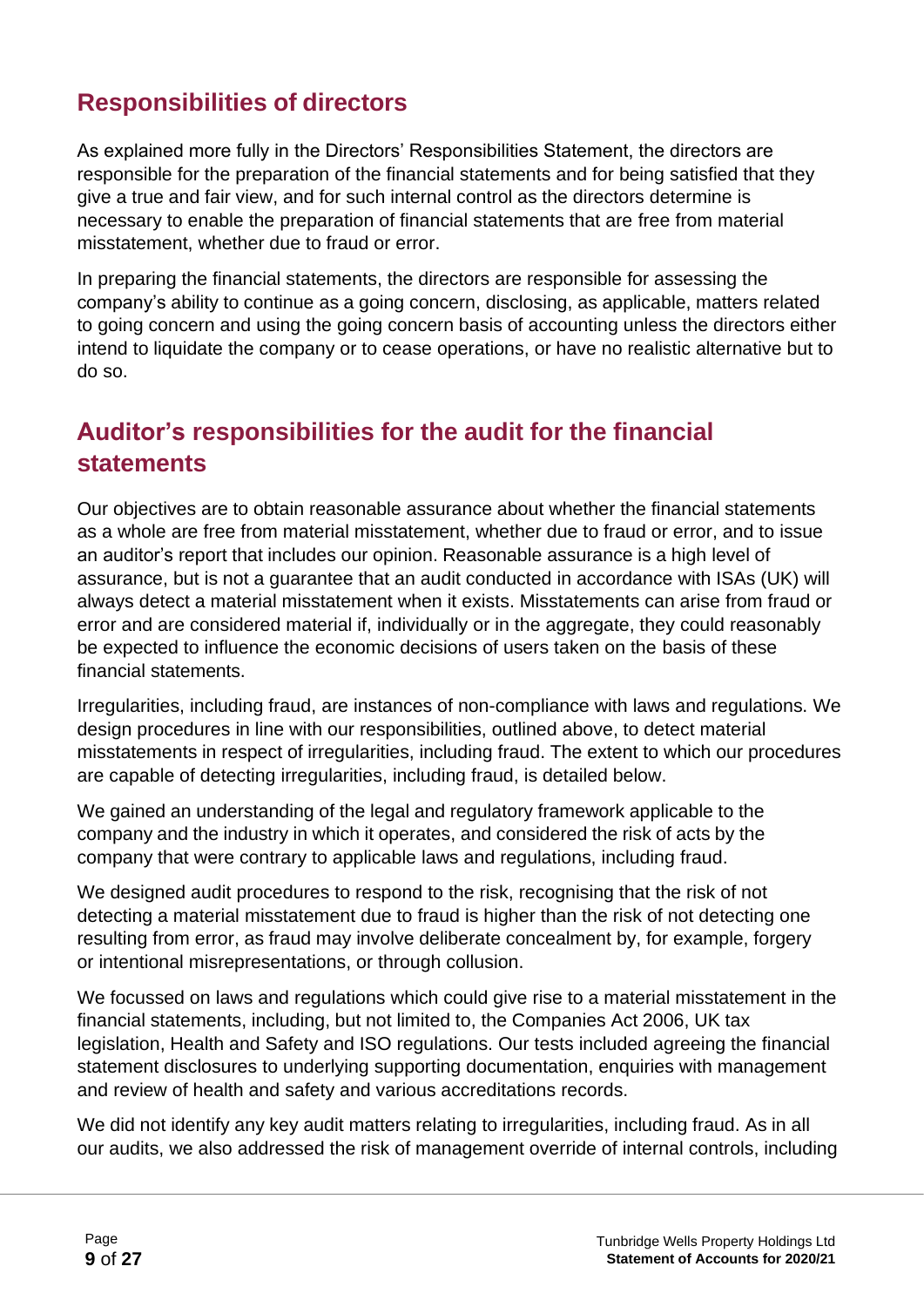testing journals and evaluating whether there was evidence of bias by the directors that represented a risk of material misstatement due to fraud

A further description of our responsibilities for the audit of the financial statements is located on the Financial Reporting Council's website at: <http://www.frc.org.uk/auditorsresponsibilities>

This description forms part of our auditor's report.

# **Use of our report**

This report is made solely to the company's members, as a body, in accordance with Chapter 3 of Part 16 of the Companies Act 2006. Our audit work has been undertaken so that we might state to the company's members those matters we are required to state to them in an auditor's report and for no other purpose. To the fullest extent permitted by law, we do not accept or assume responsibility to anyone other than the company and the company's members as a body, for our audit work, for this report, or for the opinions we have formed.

#### **Stephen Hale**

(Senior Statutory Auditor) for and on behalf of Perrys Accountants Limited Chartered Accountants Statutory Auditor 10 Upper Grosvenor Road Tunbridge Wells Kent TN1 2EP

Date: 2<sup>nd</sup> December 2021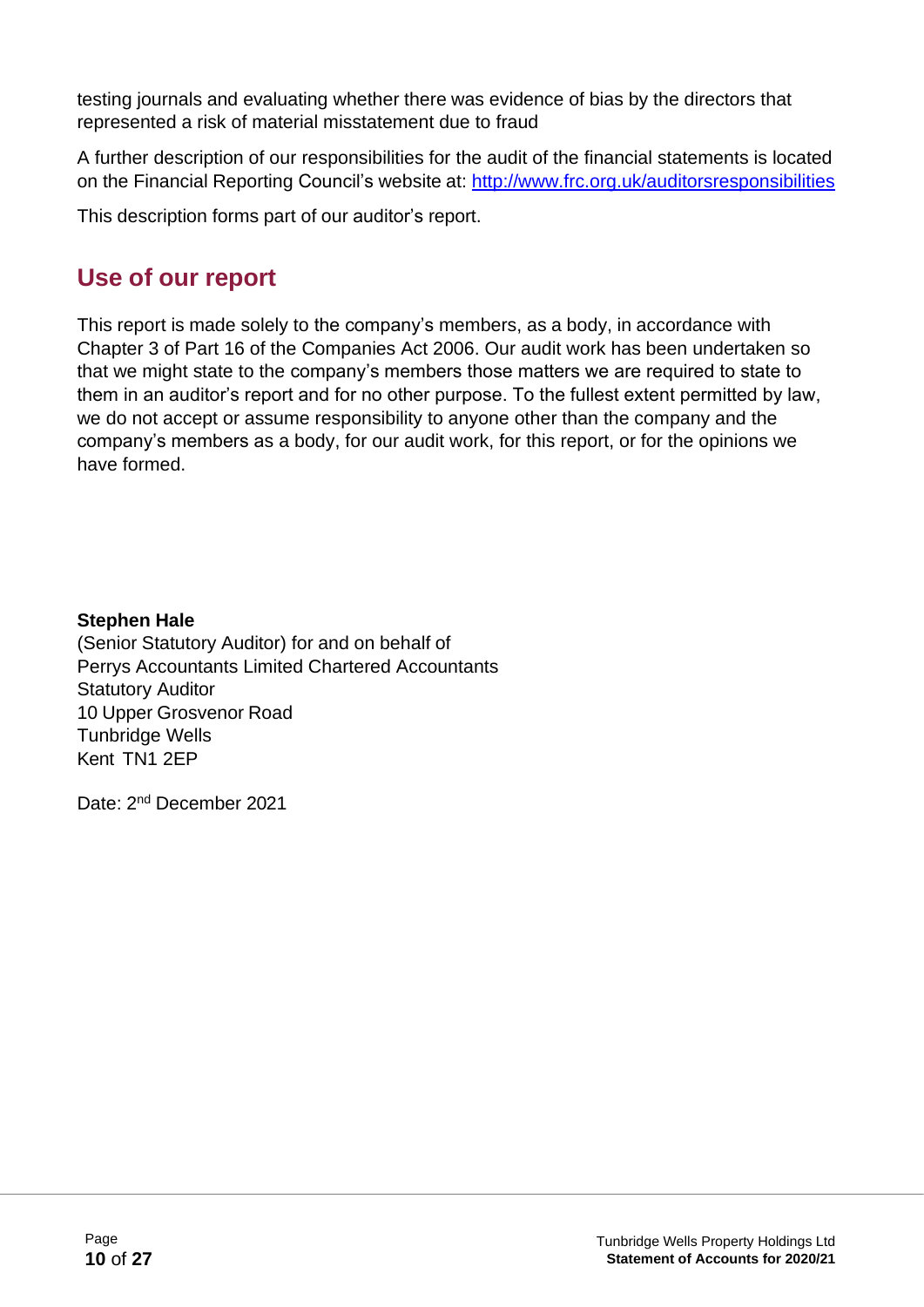# <span id="page-10-0"></span>**Statement of Comprehensive Income for the period ended 31 March 2021**

| 2019/20    | <b>Note</b>    |                                | 2020/21     |
|------------|----------------|--------------------------------|-------------|
| £          |                |                                | £           |
|            |                | <b>Continuing Operations</b>   |             |
| 228,976    | 6              | Revenue                        | 239,103     |
| (104, 601) | $\overline{7}$ | <b>Cost of Sales</b>           | (90, 664)   |
| 124,375    |                | <b>Gross Profit</b>            | 148,439     |
| 809        | 6              | Other Income                   | 14          |
| (60)       | $\overline{7}$ | <b>Administrative Expenses</b> | (75)        |
| (7, 350)   | $\overline{7}$ | <b>Audit Fee</b>               | (8,034)     |
| (58, 993)  | 11             | Depreciation                   | (58, 993)   |
| 58,781     |                | <b>Profit from Operations</b>  | 81,351      |
| (90, 055)  | 10             | <b>Finance Expenses</b>        | (84,900)    |
| (31, 274)  |                | <b>Profit before Tax</b>       | (3, 549)    |
| 0          | 9              | Income Tax Expense             | $\mathbf 0$ |
| (31, 274)  |                | <b>Loss for the Period</b>     | (3, 549)    |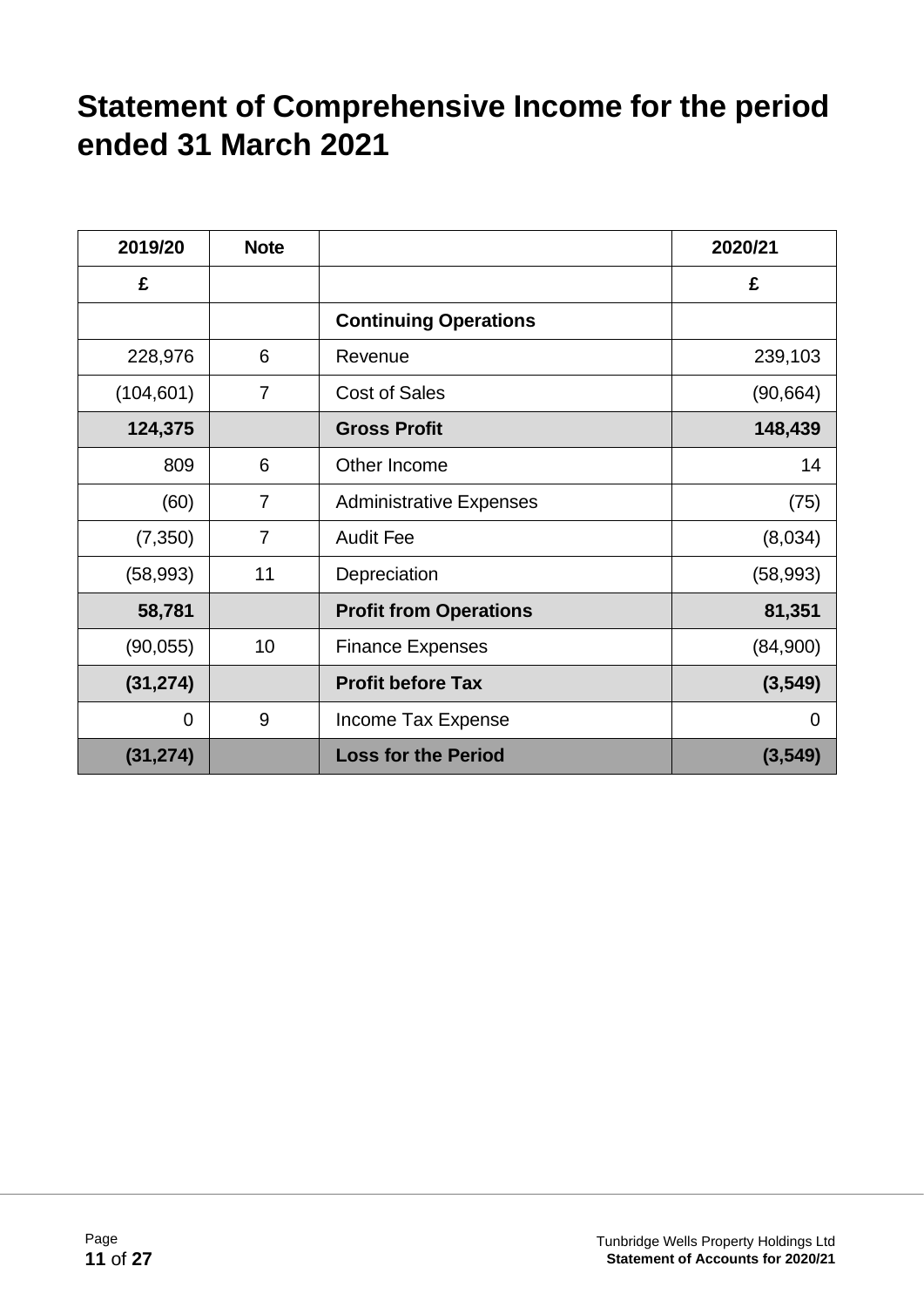# <span id="page-11-0"></span>**Statement of Financial Position at 31 March 2021**

Company Registration number: 09477122 (England and Wales)

| 31<br><b>March</b><br>2020 |    |                                      | 31 March<br>2021 |
|----------------------------|----|--------------------------------------|------------------|
| £                          |    |                                      | £                |
|                            |    | <b>Assets</b>                        |                  |
|                            |    | <b>Non-Current Assets</b>            |                  |
| 1,066,693                  | 10 | <b>Right-of-use Assets</b>           | 954,167          |
| 1,066,693                  |    | <b>Total Non-Current Assets</b>      | 954,167          |
|                            |    | <b>Current Assets</b>                |                  |
| 1,362                      | 12 | <b>Trade and Other Receivables</b>   | 8,804            |
| 138,514                    | 13 | Cash and Cash Equivalents            | 132,460          |
| 139,876                    |    | <b>Total Current Assets</b>          | 141,264          |
| 1,206,569                  |    | <b>Total Assets</b>                  | 1,095,431        |
|                            |    | <b>Liabilities</b>                   |                  |
|                            |    | <b>Current Liabilities</b>           |                  |
| (186, 838)                 | 15 | <b>Trade and Other Payables</b>      | (162, 215)       |
| (7, 350)                   | 15 | <b>Audit Fee</b>                     | (8,034)          |
| (27, 183)                  | 10 | <b>Current Lease Liability</b>       | (29, 569)        |
| (221, 371)                 |    | <b>Total Current Liabilities</b>     | (199, 818)       |
|                            |    | <b>Non-Current Liabilities</b>       |                  |
| (1,070,732)                | 10 | Non-Current Lease Liability          | (984, 696)       |
| (1,070,732)                |    | <b>Total Non-Current Liabilities</b> | (984, 696)       |
| (1, 292, 103)              |    | <b>Total Liabilities</b>             | (1, 184, 514)    |
| (85, 534)                  |    | <b>Net Liabilities</b>               | (89,083)         |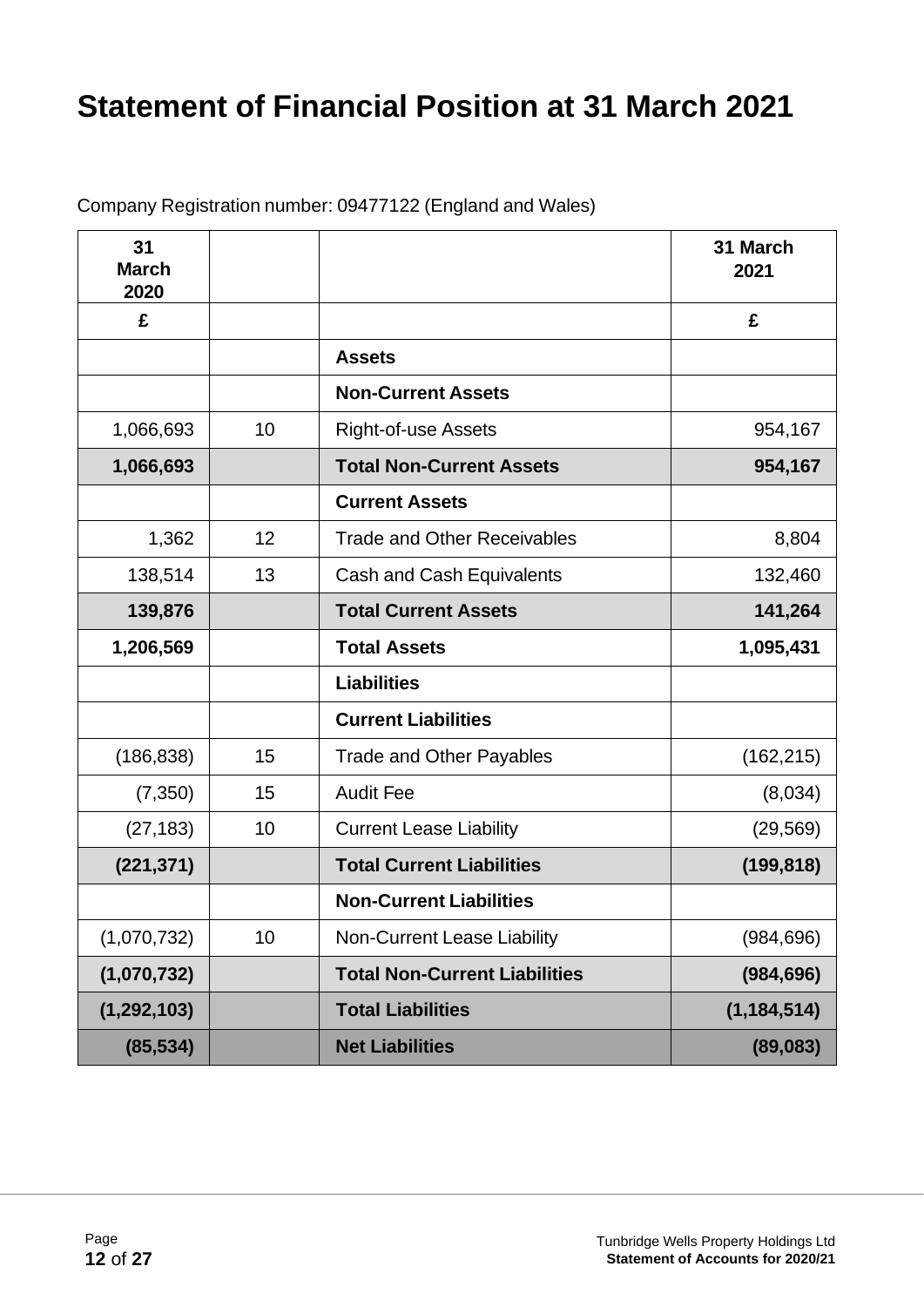| 31<br><b>March</b><br>2020 |    |                             | 31 March<br>2021 |
|----------------------------|----|-----------------------------|------------------|
| £                          |    |                             | £                |
|                            |    | <b>Equity</b>               |                  |
| 100                        | 14 | <b>Share Capital</b>        | 100              |
| (85, 634)                  |    | <b>Retained Earnings</b>    | (89, 183)        |
| (85, 534)                  |    | <b>Total Equity Deficit</b> | (89,083)         |

The financial statements were approved and authorised for issue by the board and were signed on its behalf on 30 November 2021.

Directors Signature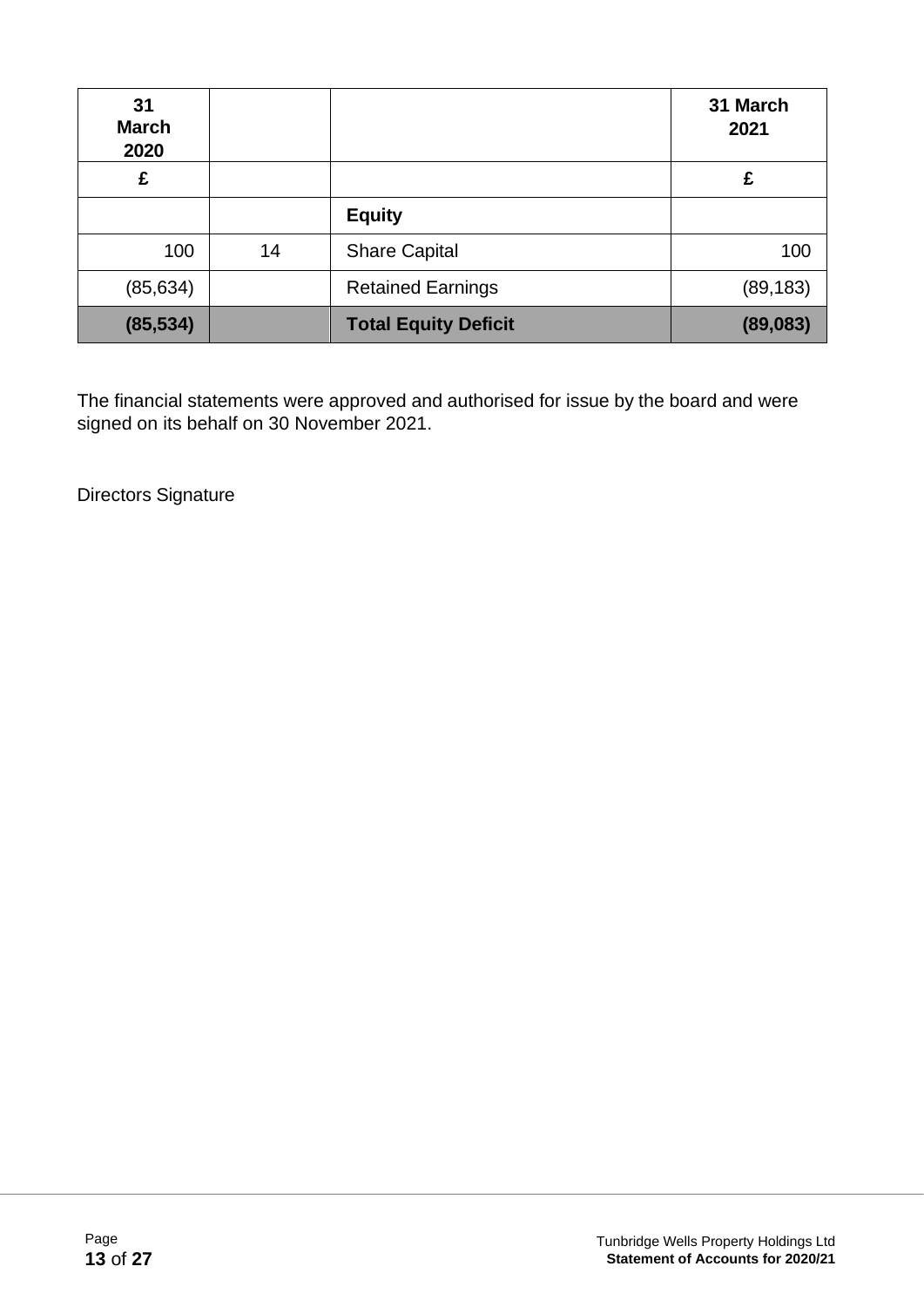# <span id="page-13-0"></span>**Statement of Changes in Equity for the period ended 31 March 2021**

|                                                                 | <b>Ordinary</b><br><b>Shares</b> | <b>Retained</b><br><b>Earnings</b> | Total<br><b>Equity</b> |
|-----------------------------------------------------------------|----------------------------------|------------------------------------|------------------------|
|                                                                 | £                                | £                                  | £                      |
| <b>Balance as at 1 April 2019</b>                               | 100                              | (54, 360)                          | (54, 260)              |
| <b>Changes in Equity for 2019/20</b>                            |                                  |                                    |                        |
| Gain/(Loss) for the period                                      | 0                                | (52)                               | (52)                   |
| <b>IFRS16 Leases</b>                                            | 0                                | (31, 222)                          | (31, 222)              |
| <b>Total Comprehensive Income</b><br>for the Period Gain/(Loss) | $\bf{0}$                         | (31, 274)                          | (31, 274)              |
| <b>Dividends</b>                                                | 0                                | $\Omega$                           | $\overline{0}$         |
| <b>Issue of Share Capital</b>                                   | 0                                | 0                                  | 0                      |
| Balance as at 31 March 2020                                     | 100                              | (85, 634)                          | (85, 534)              |

|                                                                 | <b>Ordinary</b><br><b>Shares</b> | <b>Retained</b><br><b>Earnings</b> | <b>Total</b><br><b>Equity</b> |
|-----------------------------------------------------------------|----------------------------------|------------------------------------|-------------------------------|
|                                                                 | £                                | £                                  | £                             |
| <b>Balance as at 1 April 2020</b>                               | 100                              | (85, 634)                          | (85, 534)                     |
| <b>Changes in Equity for 2020/21</b>                            |                                  |                                    |                               |
| Gain/(Loss) for the period                                      | 0                                | 25,327                             | 25,327                        |
| <b>IFRS16 Leases</b>                                            | 0                                | (28, 876)                          | (28, 876)                     |
| <b>Total Comprehensive Income</b><br>for the Period Gain/(Loss) | 0                                | (3,549)                            | (3,549)                       |
| <b>Dividends</b>                                                | 0                                | $\Omega$                           | 0                             |
| <b>Issue of Share Capital</b>                                   | 0                                | 0                                  | 0                             |
| <b>Balance as at 31 March 2021</b>                              | 100                              | (89, 183)                          | (89,083)                      |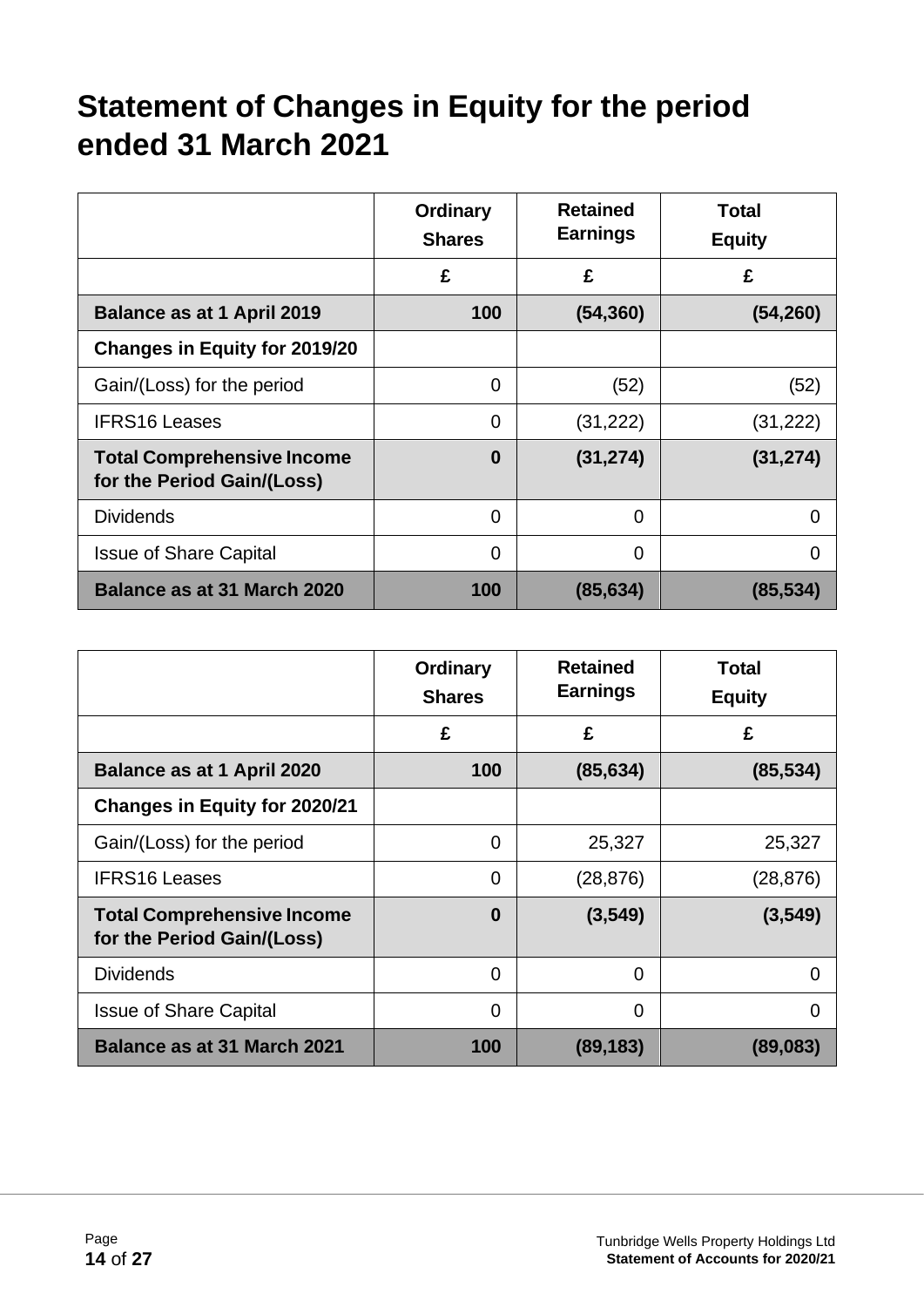# <span id="page-14-0"></span>**Statement of Cash Flows for the period ended 31 March 2021**

| 2019/20    |                                                         | 2020/21    |
|------------|---------------------------------------------------------|------------|
| £          |                                                         | £          |
|            | <b>Cash flows from operating activities</b>             |            |
| (31, 274)  | Loss before taxation                                    | (3,549)    |
|            | <b>Adjustments for:</b>                                 |            |
| 375        | Increase/decrease in trade receivables                  | (7, 442)   |
| (3,918)    | Increase/decrease in trade and other payables           | (23, 939)  |
| 58,993     | <b>Add Depreciation Expense</b>                         | 58,993     |
| 24,176     | <b>Net Cash from Operating Activities</b>               | 24,063     |
|            | <b>Cash flows from financing activities</b>             |            |
| (117, 826) | Repayment of borrowings and leasing liabilities         | (115, 017) |
| 90,055     | Interest charges                                        | 84,900     |
| (27, 771)  | Net cashflows from financing activities                 | (30, 117)  |
| (3,595)    | Net increase/(decrease) in cash and cash<br>equivalents | (6,054)    |
|            |                                                         |            |
| 142,109    | Cash and cash equivalents at beginning of<br>period     | 138,514    |
| 138,514    | Cash and cash equivalents at end of period              | 132,460    |
| (3,595)    | Net increase/(decrease) in cash and cash<br>equivalents | (6,054)    |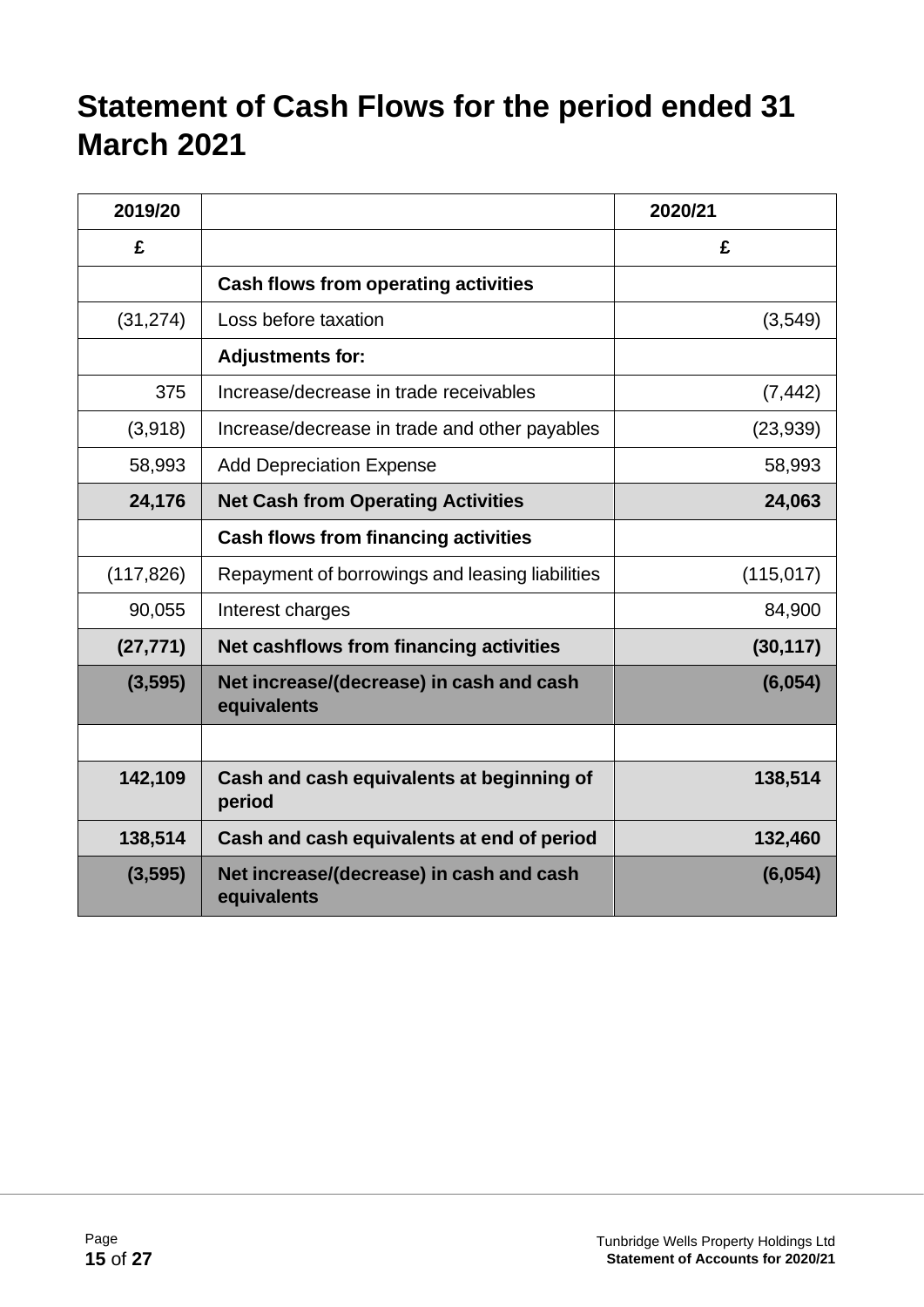# <span id="page-15-0"></span>**Notes to the Financial Statements**

The principal accounting policies applied in the preparation of these financial statements are set out below:

## **1. General Information**

Tunbridge Wells Property Holdings Limited is a private limited company by shares incorporated in England and Wales. The address of its registered office and principal place of business is Town Hall, Civic Way, Royal Tunbridge Wells, Kent, UK. TN1 1RS. The principal activity of the company is the letting of property in the private rented sector.

Tunbridge Wells Property Holdings Ltd is a wholly owned subsidiary of Tunbridge Wells Borough Council which is a Local Government organisation.

# **2. Basis of Preparation**

These financial statements have been prepared in accordance with the International Financial Reporting Standards as adopted by the European Union and the Companies Act 2006.

The financial statements have been prepared on the basis that the company is a going concern and will continue in operation for the foreseeable future.

The financial statements are prepared in sterling, which is the functional currency of the company. Monetary amounts in these financial statements are rounded to the nearest £1.

Tunbridge Wells Property Holdings Ltd has not adopted any standards or interpretations in advance of the required implementation dates. It is not expected that any other standards or interpretations which have been issued by the International Accounting Standards Board but have not been adopted, will have a material impact on the financial statements.

# **3. Events after the Reporting Period**

There have been no events to report since the end of the reporting period, that would materially affect the accounts. One property has been withdrawn in April 2021 from the portfolio however, which will be reflected in the 2021/22 Statement of Accounts.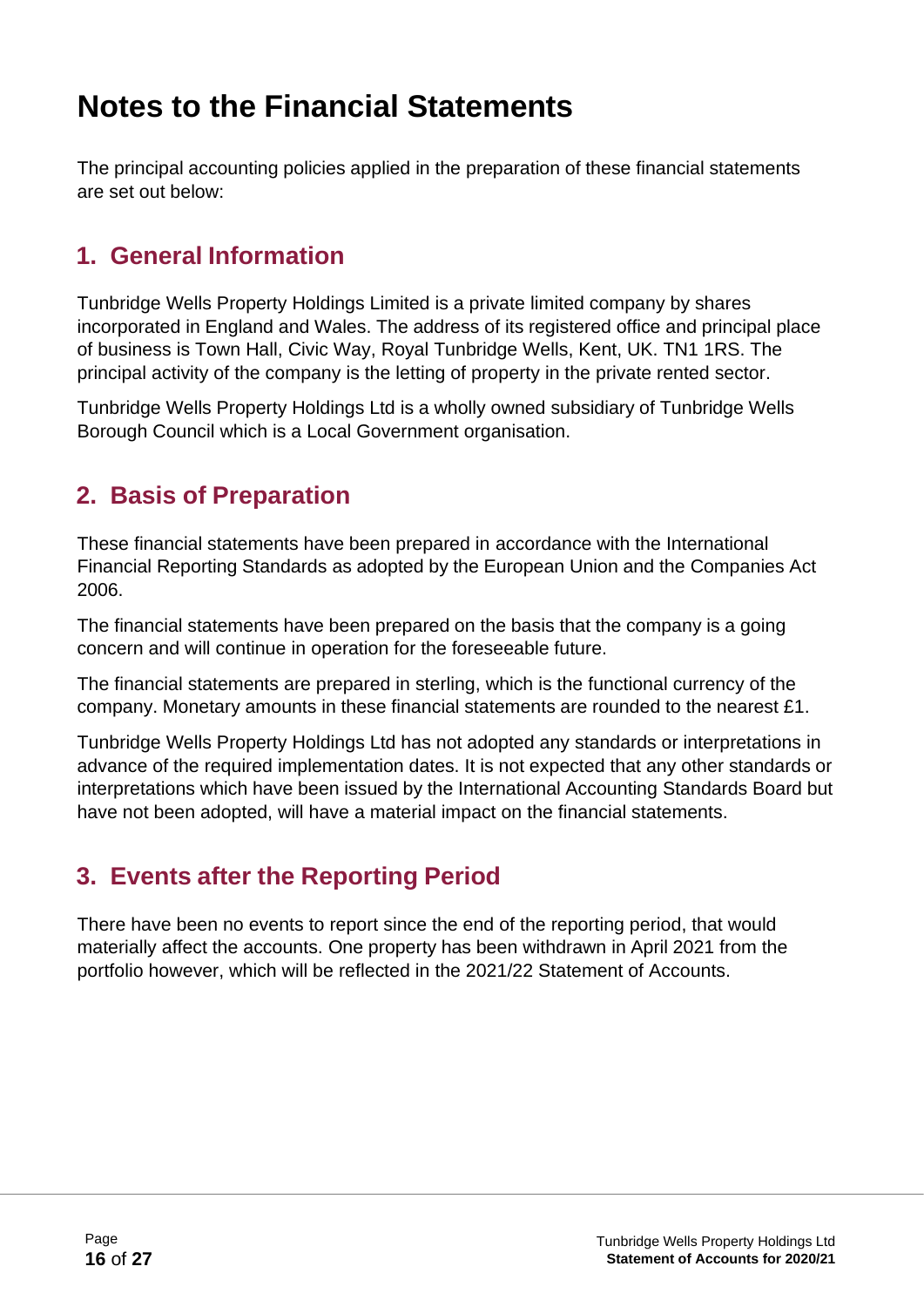# **4. Accounting Policies**

#### **4.1 Changes in Accounting Policies**

There have been no changes in Accounting Policies for this period. The company has applied International Financial Reporting Standard (IFRS) 16 Leases from 1 April 2019.

#### **4.2 Trade Receivables**

Trade receivables are initially measured at fair value and are subsequently carried at amortised cost in the Financial Statements. Consideration will be given to balances throughout the period to determine if any amounts are deemed irrecoverable. Where irrecoverable amounts are identified, the impairment is recognised immediately through the Statement of Comprehensive Income.

#### **4.3 Cash and Cash Equivalents**

Cash equivalents comprise of short term, highly liquid investments that are readily convertible into known amounts of cash and which are subject to an insignificant risk of changes in value. Short term is defined as having a maturity within 3 months.

#### **4.4 Trade and Other Payables**

Trade payables are initially measured at fair value and are subsequently carried at amortised cost in the Financial Statements at year end.

#### **4.5 Revenue**

Revenue comprises of rental income from tenanted properties. Tunbridge Wells Property Holdings Limited's parent manages the contract with Bracketts Estate Agent, who manage the billings, collection and recovery of rental income and provide statements to the company on a regular basis.

Rental revenues are recognised on an accrual basis for the period in accordance with the individual tenancy agreements.

#### **4.6 Taxation**

Income tax for the period is based on taxable income for the period. Taxable income differs from profit as reported in the Statement of Comprehensive Income for the period as there are some items which may never be taxable or deductible for tax and other items which may be deductible or taxable in other periods. Income tax for the period is calculated using the current ruling tax rate.

Deferred tax assets are recognised only to the extent that it is probable that future taxable profits will be available against which the asset can be utilised. The carrying amount of the deferred tax assets will be reviewed at each statement of financial position date and reduced to the extent that it is no longer probable that sufficient taxable profit will be available to allow all or part of the asset to be recovered.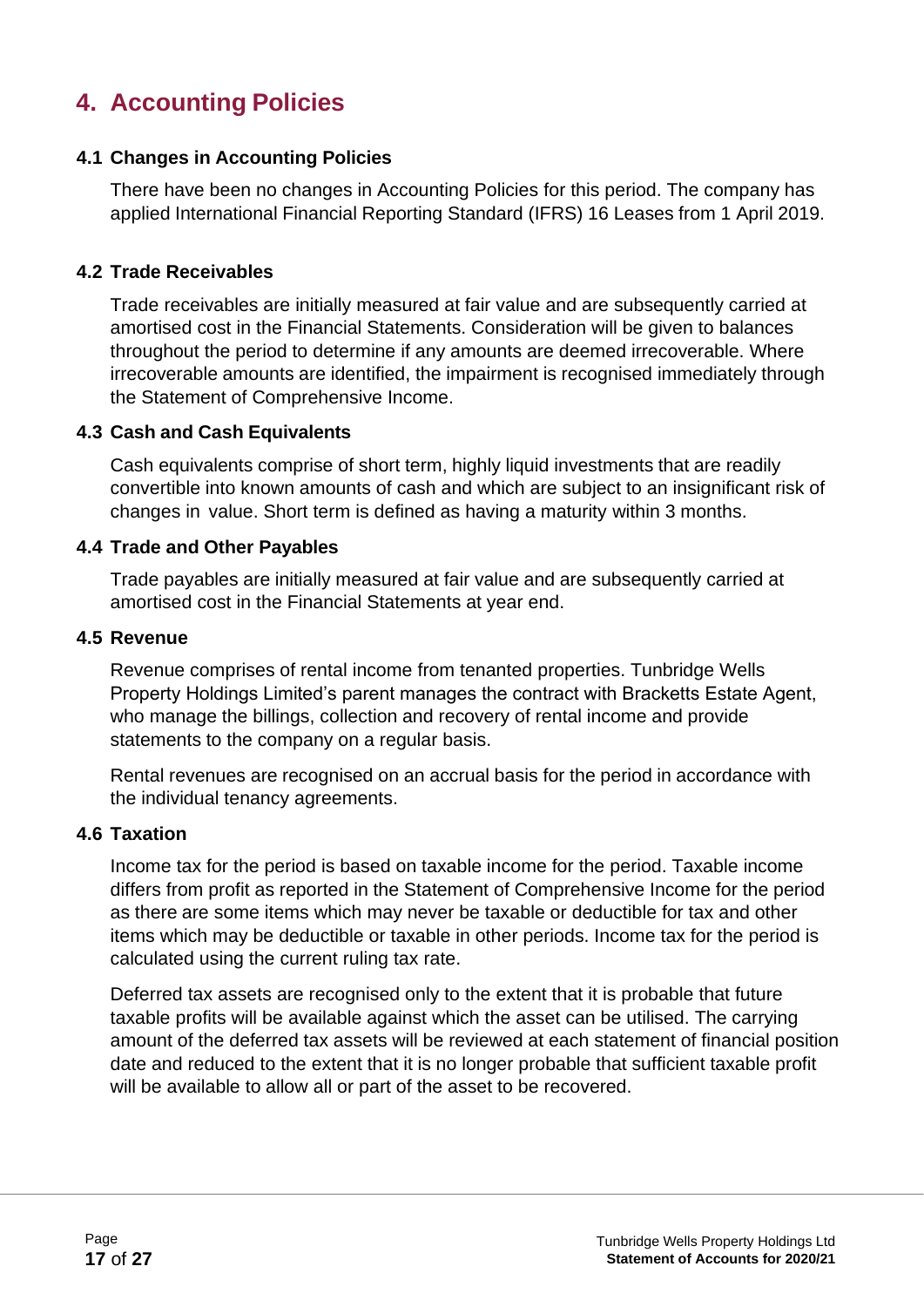#### **4.7 Fair Value Measurement and Valuation Process**

Tunbridge Wells Property Holding Ltd measures payables and receivables at fair value at each reporting date. Fair value is the price that would be received to sell an asset or paid to transfer a liability in an orderly transaction between market participants at the measurement date.

#### **4.8 Leases**

A lease is an agreement whereby the lessor conveys to the lessee, in return for a payment or a number of payments, the right to use an asset for an agreed period of time.

#### **Company as Lessor**

As a lessor the company classifies its leases as either operating or finance leases. A lease is classified as a finance lease if it transfers substantially all the risks and rewards incidental to ownership of the underlying asset, and classified as an operating lease if it does not.

#### **Company as Lessee**

IFRS 16 which relates to leases, was introduced for the financial year commencing 1 April 2019 and requires that a Lessee should recognise all leases on their Balance Sheet unless they are of very low value or for less than 12 months in duration.

The Company has chosen to apply the practical expedient to 'grandfather' the assessment of which transactions are leases. It has been implemented using the "modified retrospective approach", where a company applies the new standard from the beginning of the current period and is not required to restate its prior-period.

The "right-of-use" asset values are calculated as the present value of the remaining, noncancellable, property lease payments. There is significant demand for Housing in the Borough and historically the vacant periods for the properties have been very short.

Whilst the Company could borrow from the Tunbridge Wells Borough Council as it is a wholly owned subsidiary, in order to comply with State Aid regulations, the interest rate must be set on substantially commercial terms. The discount rate adopted at transition was 8%, which was a market interest rate as at 1st April 2019, the Company's initial application date. The same rate has been used for all leases as they all relate to residential housing properties, of reasonably similar value, with 22 year leases and similar remaining lease terms, in the Borough of Tunbridge Wells. This rate will continue to be used, unless there is a lease modification or reassessment that requires the company to determine a new rate. If there are further leases added to the portfolio in the future, the incremental borrowing rate at that point in time will be applied.

#### **4.9 Depreciation**

The only assets held are the property leases brought onto the Balance Sheet as "Right of Use Assets". Depreciation is based on the net present value of each of the leases, including any additions or deletions, over the remaining life of the lease on a straight line basis.

Depreciation is charged to the Statement of Comprehensive Income.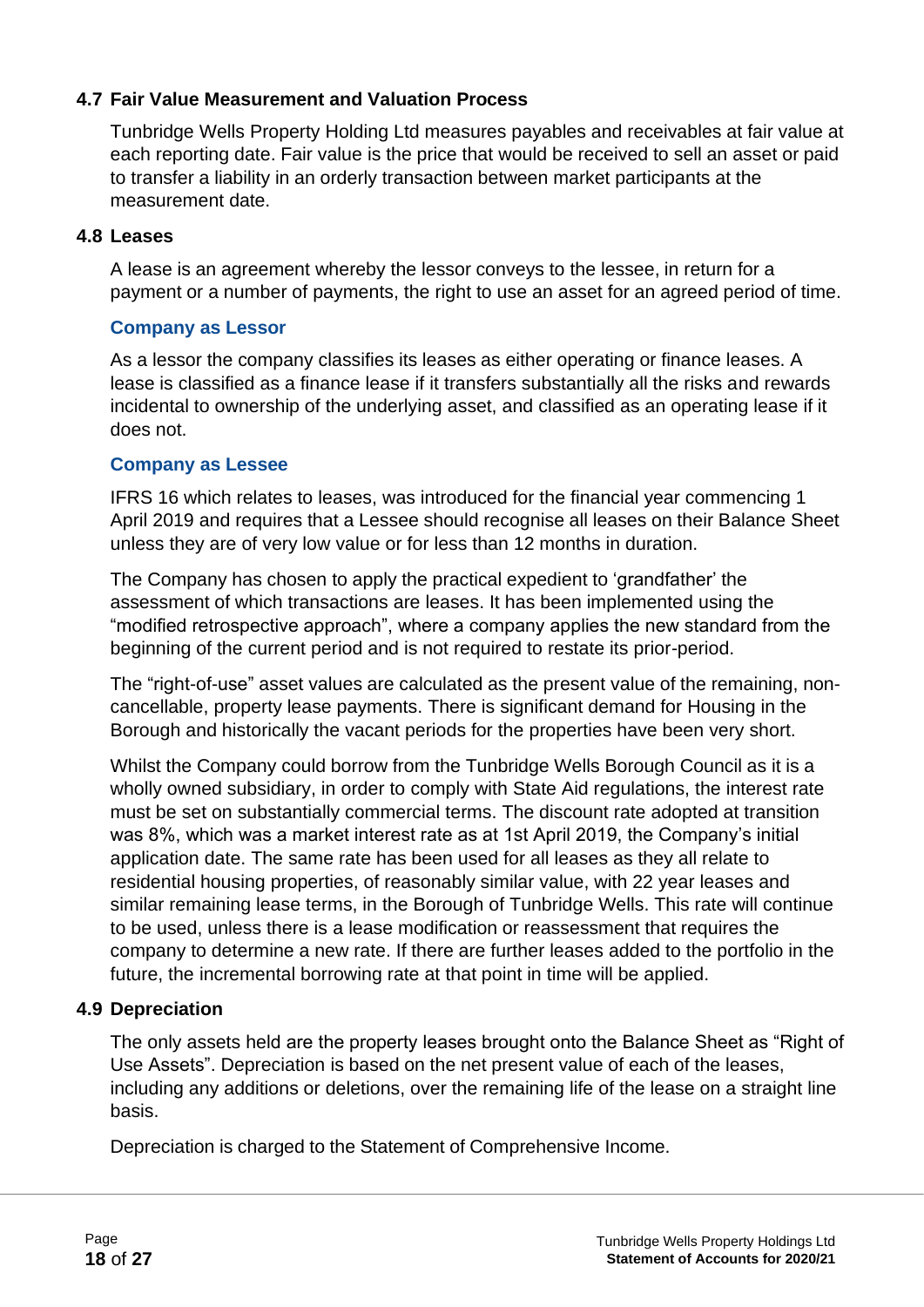# **5. Critical Judgements**

The critical judgements made in preparing the Company's 2020/2021 accounts are as follows:

#### **5.1 Going Concern**

It is assumed that the Council will continue in operational existence for the foreseeable future and accordingly the Accounts have been prepared on a going concern basis. The Covid-19 pandemic has not had a significant effect during 2020/21 and it is not anticipated to have any significant impact on the company going forward. The key negative impact on the accounts has been the implementation of IFRS 16 on Leases, but Tunbridge Wells Borough Council and the company may negotiate terms to ensure that the company is not unduly impacted going forward.

#### **5.2 Leases**

IFRS 16 which relates to leases, was introduced for the financial year commencing 1st April 2019. The Company has chosen to apply the practical expedient to 'grandfather' the assessment of which transactions are leases. It has been implemented using the "modified retrospective approach", where a company applies the new standard from the beginning of the current period and is not required to restate its prior-period. This is the most cost efficient way of implementing the new standard and is not thought to be detrimental to the comprehension of the accounts.

#### **5.3 Group Accounts**

The Tunbridge Wells Property Holdings Ltd Company began trading on 18 May 2015 and is a wholly owned subsidiary of the Tunbridge Wells Borough Council. The revenue has only been £239,000 during the year and is considered immaterial to the Council's accounts. The Council has determined that it is not yet necessary to provide Group Accounts. This will be monitored in the future and should the revenue become material, Group Accounts will be provided.

#### **5.4 Key Estimates**

#### **Leases**

The discount rate adopted at transition to estimate the Right-Of-Use Asset Value of the leases was 8%, which is a market interest rate as at 1 April 2019 obtained from Link Asset Services, an investment management advisory company.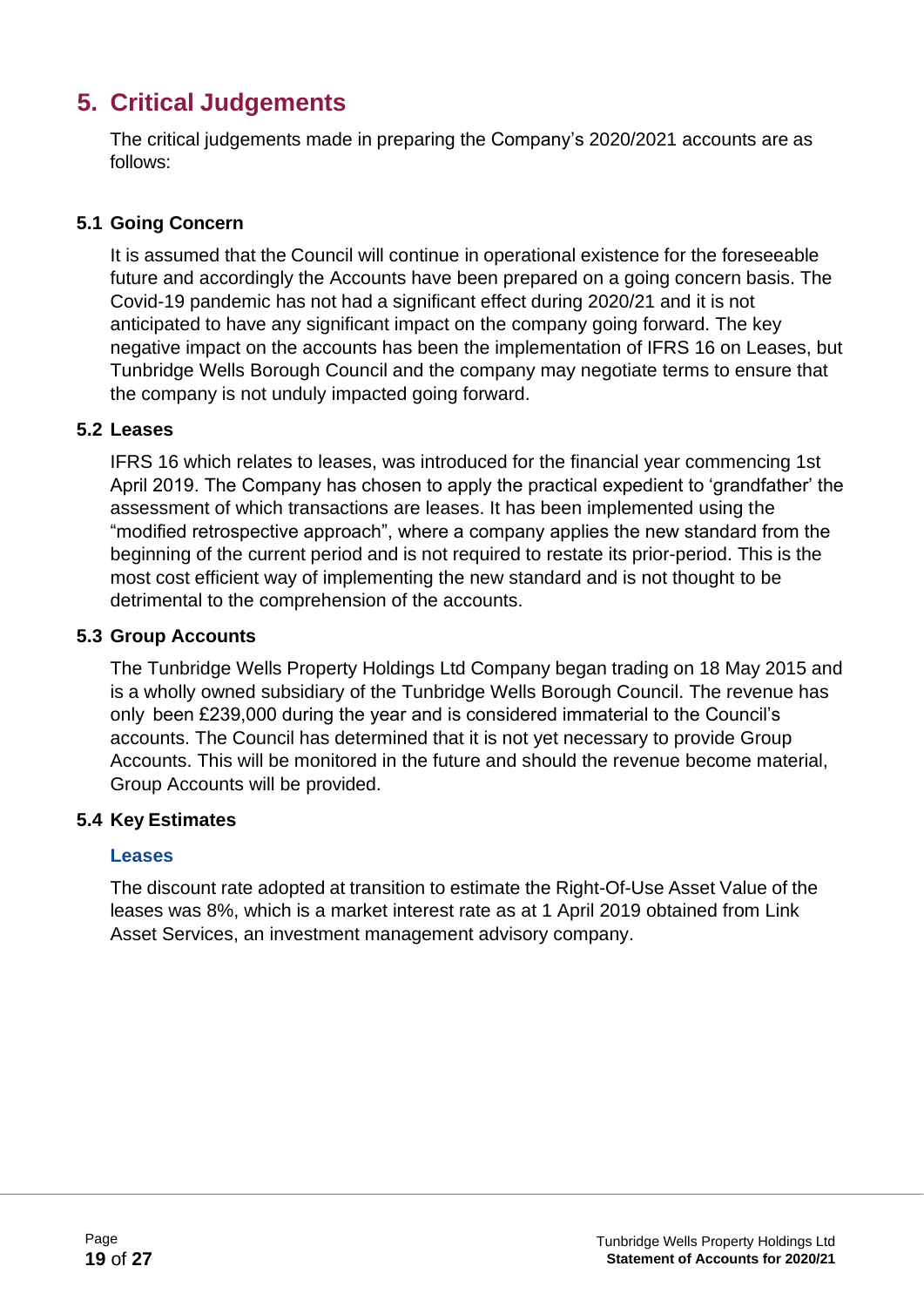## **6. Revenue**

The revenue for Tunbridge Wells Property Holdings Ltd is comprised of income from rental activities and interest from its bank account.

| 2019/20 |                                       | 2020/21 |
|---------|---------------------------------------|---------|
| £       |                                       | £       |
|         | <b>Revenue</b>                        |         |
| 228,976 | <b>Revenue from Rental Activities</b> | 239,103 |
| 809     | Other Income                          | 14      |
| 229,785 | <b>Total</b>                          | 239,117 |

# **7. Disclosure of Expenses**

The following items have been recognised as expenses in determining loss before tax:

| 2019/20    |                       | 2020/21   |
|------------|-----------------------|-----------|
| £          |                       | £         |
|            | <b>Expenses</b>       |           |
| (104, 601) | <b>Cost of Sales</b>  | (90, 664) |
| (60)       | <b>Other Expenses</b> | (75)      |
| (6,660)    | <b>Audit Fee</b>      | (7,200)   |
| (690)      | <b>Taxation Fees</b>  | (834)     |
| (112, 011) | <b>Total</b>          | (98, 773) |

The audit fees of £7,200 are in respect of Perrys Accountants Limited who are the company's external auditor for the audit of the 2020/21 accounts.

### **8. Finance Costs**

Tunbridge Wells Property Holding Ltd was given approval to borrow up to the sum of £10,000 from Tunbridge Wells Borough Council for cash flow purposes at the start of trading. The cash received from rental income has been sufficient to fund the cashflow required for costs and the borrowing has not been required. The facility, however, is ongoing.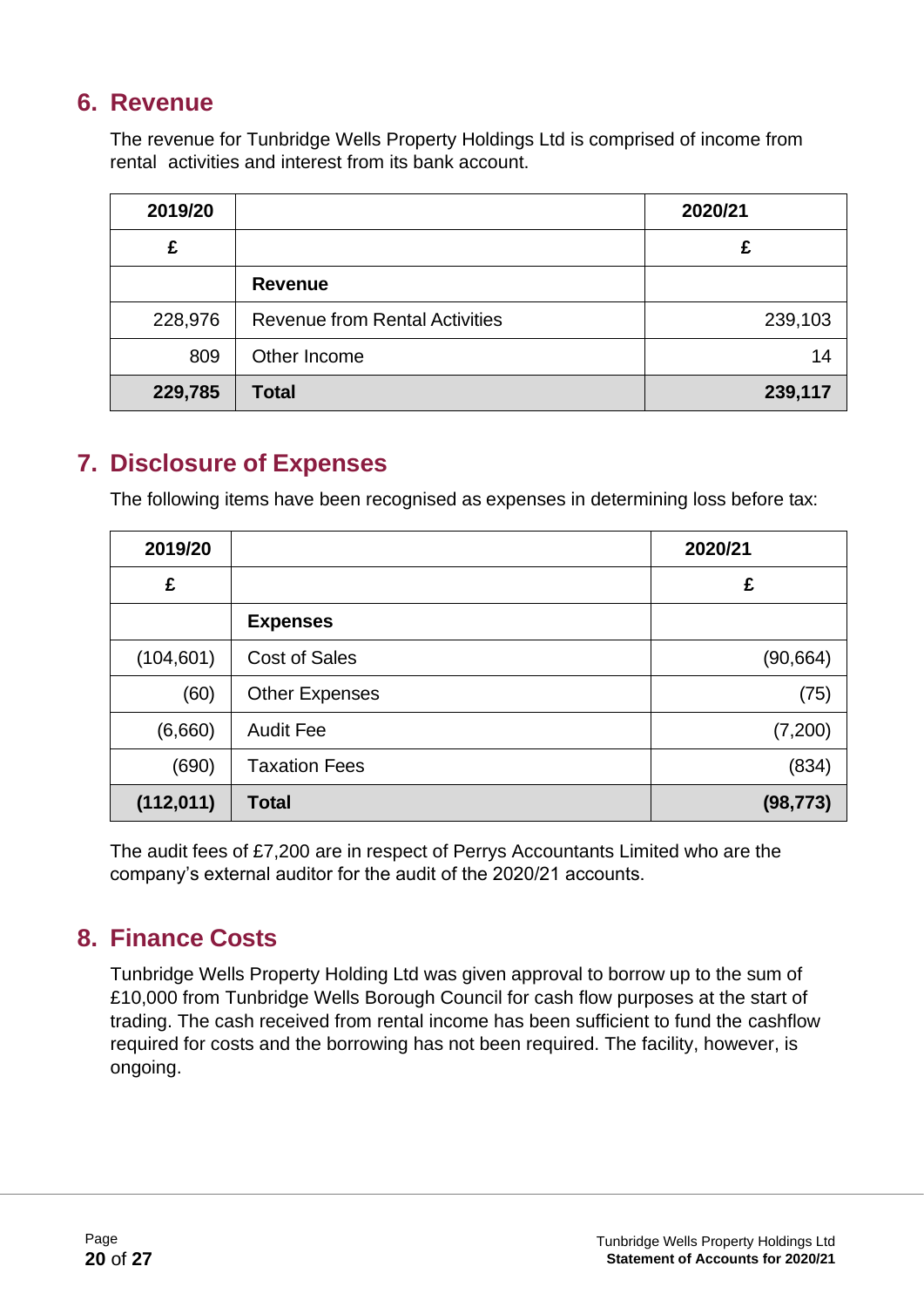# **9. Income Tax Expenses**

There is £16,044 of deferred tax assets available but there is doubt as to whether it will be possible to utilise them in the near future. Therefore these assets have not been recognised in the Statement of Comprehensive Income for 2020/21. If a tax liability does become due in the future, this asset can still be used to offset it.

| 2019/20  |                           | 2020/21 |  |
|----------|---------------------------|---------|--|
| c        |                           |         |  |
|          | <b>Income Tax</b>         |         |  |
| 0        | <b>UK Corporation Tax</b> |         |  |
| $\bf{0}$ | <b>Total</b>              |         |  |

#### **10. Leases**

#### **10.1 The Company as Lessee**

Tunbridge Wells Property Holdings Limited has 10 leases with its parent company, Tunbridge Wells Borough Council, for the lease of a total of 19 residential properties. The term of the leases is for a period of 22 years. None have an option to extend. All leases have been recognised as a liability.

#### **Right-of Use Assets**

Right-of-Use Assets are presented in the Statement of Financial Position as follows:

| 31<br><b>March</b><br>2020 |                           | 31 March<br>2021 |
|----------------------------|---------------------------|------------------|
| £                          |                           | £                |
|                            | <b>Right-of-Use Asset</b> |                  |
| 1,066,693                  | <b>Right-of-Use Asset</b> | 954,167          |
| 1,066,693                  | <b>Total</b>              | 954,167          |

#### **Lease Liabilities**

Lease liabilities are presented in the Statement of Financial Position as follows:

| 2019/20   |                                | 2020/21   |
|-----------|--------------------------------|-----------|
|           |                                |           |
| (27, 183) | <b>Current Lease Liability</b> | (29, 569) |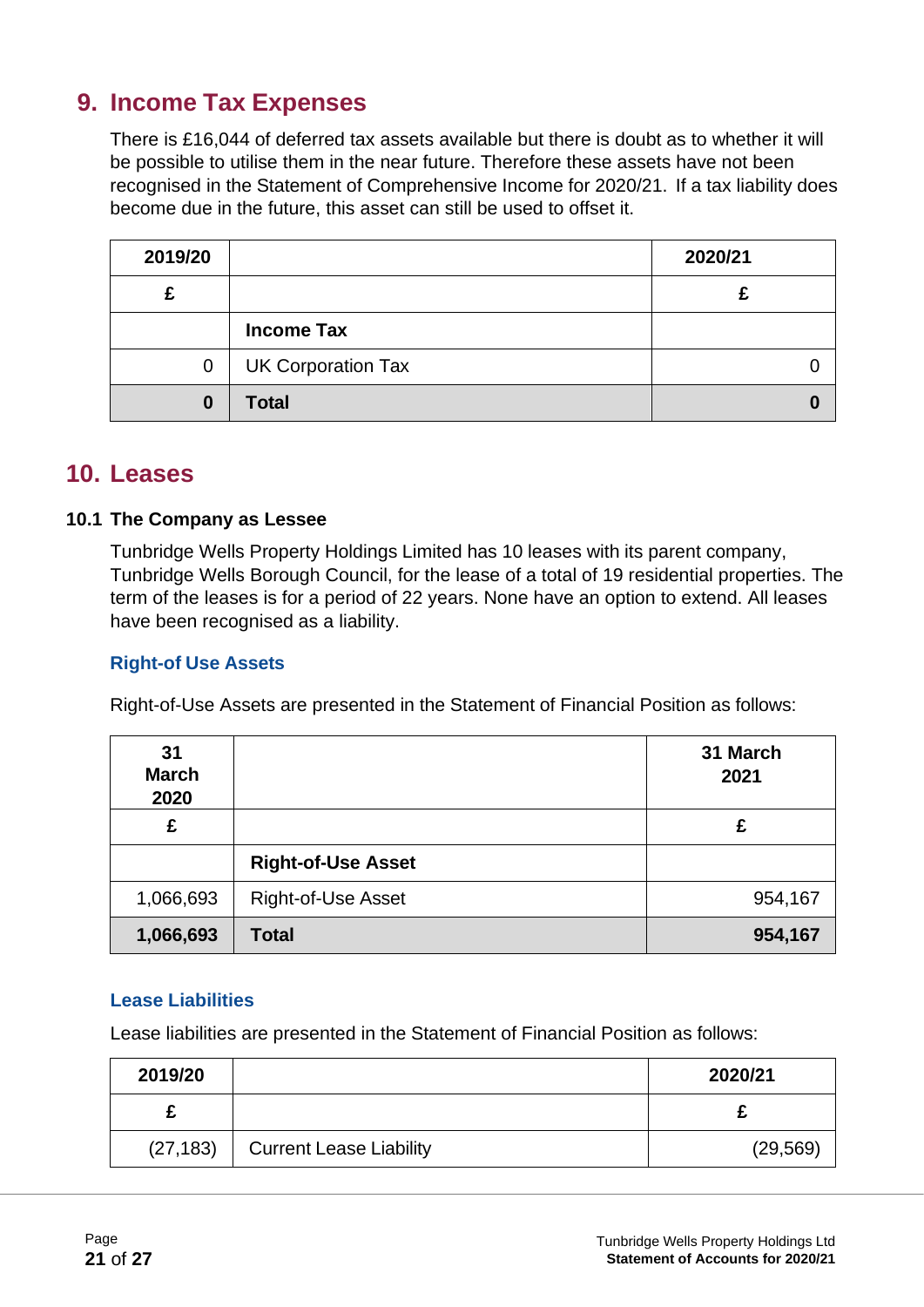| (1,070,732) | Non-current Lease Liability | (984, 696)  |
|-------------|-----------------------------|-------------|
| (1,097,915) | <b>Total</b>                | (1,014,265) |

As at 31 March 2021 the total of the company's future minimum lease payments is broken down as follow:

|                | 31 March<br>2021             | 31 March<br>2021                  | 31 March 2021            |
|----------------|------------------------------|-----------------------------------|--------------------------|
|                | Lease<br><b>Paymen</b><br>ts | <b>Finan</b><br>ce<br>Charg<br>es | <b>Net Present Value</b> |
|                | £                            | £                                 | £                        |
| Within 1 year  | 110,710                      | 81,141                            | 29,569                   |
| 1 to 2 years   | 111,042                      | 78,776                            | 32,266                   |
| 2 to 5 years   | 333,123                      | 219,997                           | 113,126                  |
| 5 to 10 years  | 555,206                      | 297,681                           | 257,525                  |
| 10 to 25 years | 790,742                      | 208,963                           | 581,779                  |
| <b>Total</b>   | 1,900,823                    | 886,558                           | 1,014,265                |

As at 31 March 2020 the total of the company's future minimum lease payments is broken down as follows:

|                | 31 March<br>2020             | 31 March<br>2020                         | 31 March 2020            |
|----------------|------------------------------|------------------------------------------|--------------------------|
|                | Lease<br><b>Paymen</b><br>ts | <b>Finan</b><br>ce<br>Charg<br><b>es</b> | <b>Net Present Value</b> |
|                | £                            | £                                        | £                        |
| Within 1 year  | 115,016                      | 87,833                                   | 27,183                   |
| 1 to 2 years   | 116,733                      | 85,659                                   | 31,074                   |
| 2 to 5 years   | 351,590                      | 241,135                                  | 110,455                  |
| 5 to 10 years  | 585,983                      | 334,538                                  | 251,445                  |
| 10 to 25 years | 952,796                      | 275,038                                  | 677,758                  |
| <b>Total</b>   | 2,122,118                    | 1,024,203                                | 1,097,915                |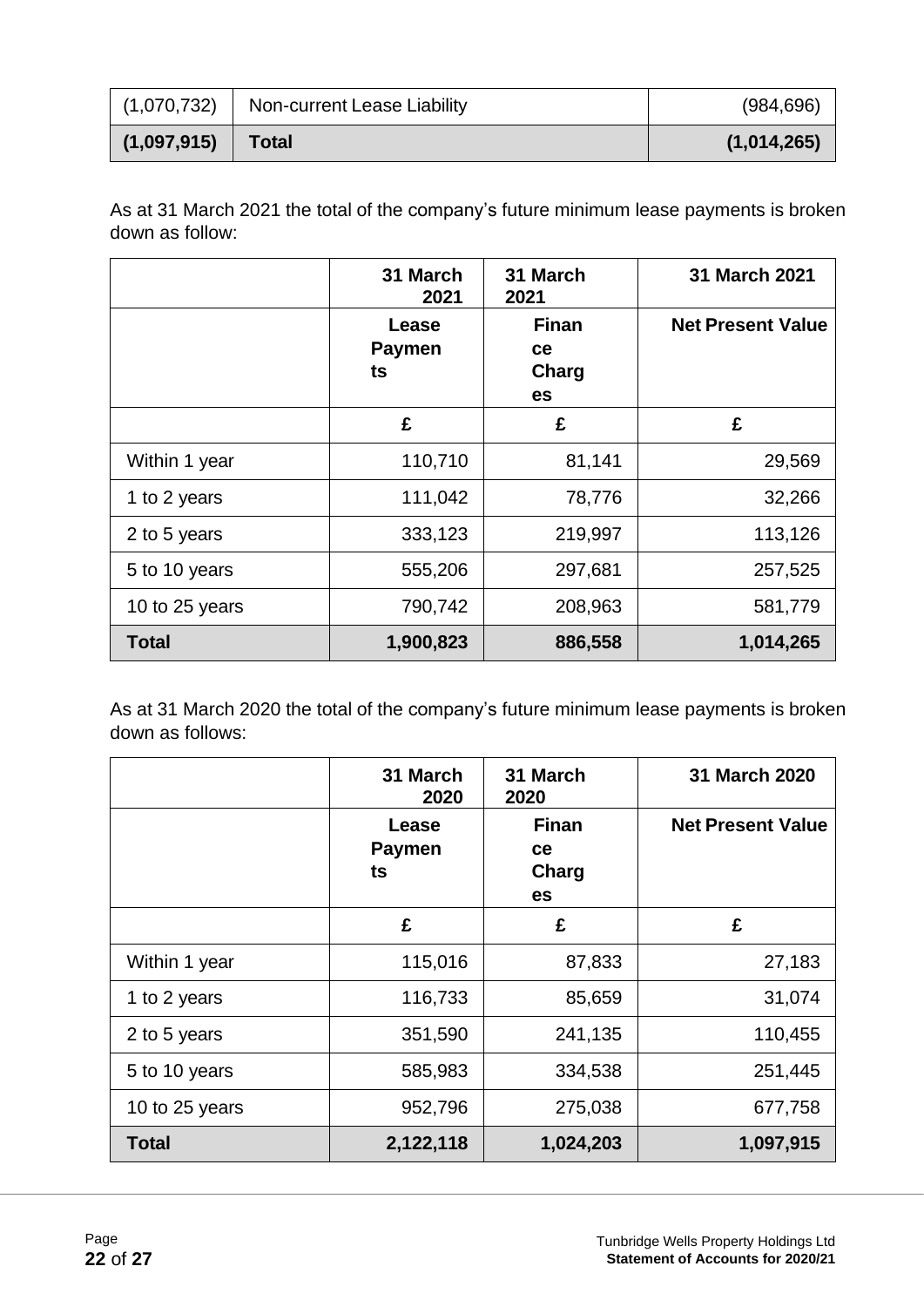#### **10.2 The Company as Lessor**

The company has 19 Assured Shorthold Tenancy (AST) agreements with the residents of the properties they let. They are all treated as operating leases.

At 31 March 2021 the total of the company's future minimum lease receivables under non- cancellable operating leases was:

| 31 March<br>2020 |                                  | 31 March<br>2021 |
|------------------|----------------------------------|------------------|
| £                |                                  | £                |
|                  | <b>Minimum Lease Receivables</b> |                  |
| 84,899           | Not later than 1 year            | 102,191          |
| 84,899           | <b>Total</b>                     | 102,191          |

The movement between 2019/20 and 2020/21 is due to timing differences in AST expiry dates when properties are vacated and relet.

### **11. Depreciation**

Depreciation is chargeable on the Right-of Use Assets as shown in the table below:

| 2019/20 |                                        | 2020/21 |
|---------|----------------------------------------|---------|
| £       |                                        |         |
|         | <b>Depreciation Right of Use Asset</b> |         |
| 58,933  | Depreciation                           | 58,933  |
| 58,933  | Total                                  | 58,933  |

### **12. Trade and Other Receivables**

The trade debtors relate to Bracketts Estate Agent, who manage the billings, collection and recovery of rental income and therefore no provision for bad and doubtful debt has been made.

| 31<br><b>March</b><br>2020 |                                    | 31 March<br>2021 |
|----------------------------|------------------------------------|------------------|
| £                          |                                    | £                |
|                            | <b>Trade and Other Receivables</b> |                  |
| 1,362                      | <b>Trade Receivables</b>           | 8,804            |
| 1,362                      | <b>Total</b>                       | 8,804            |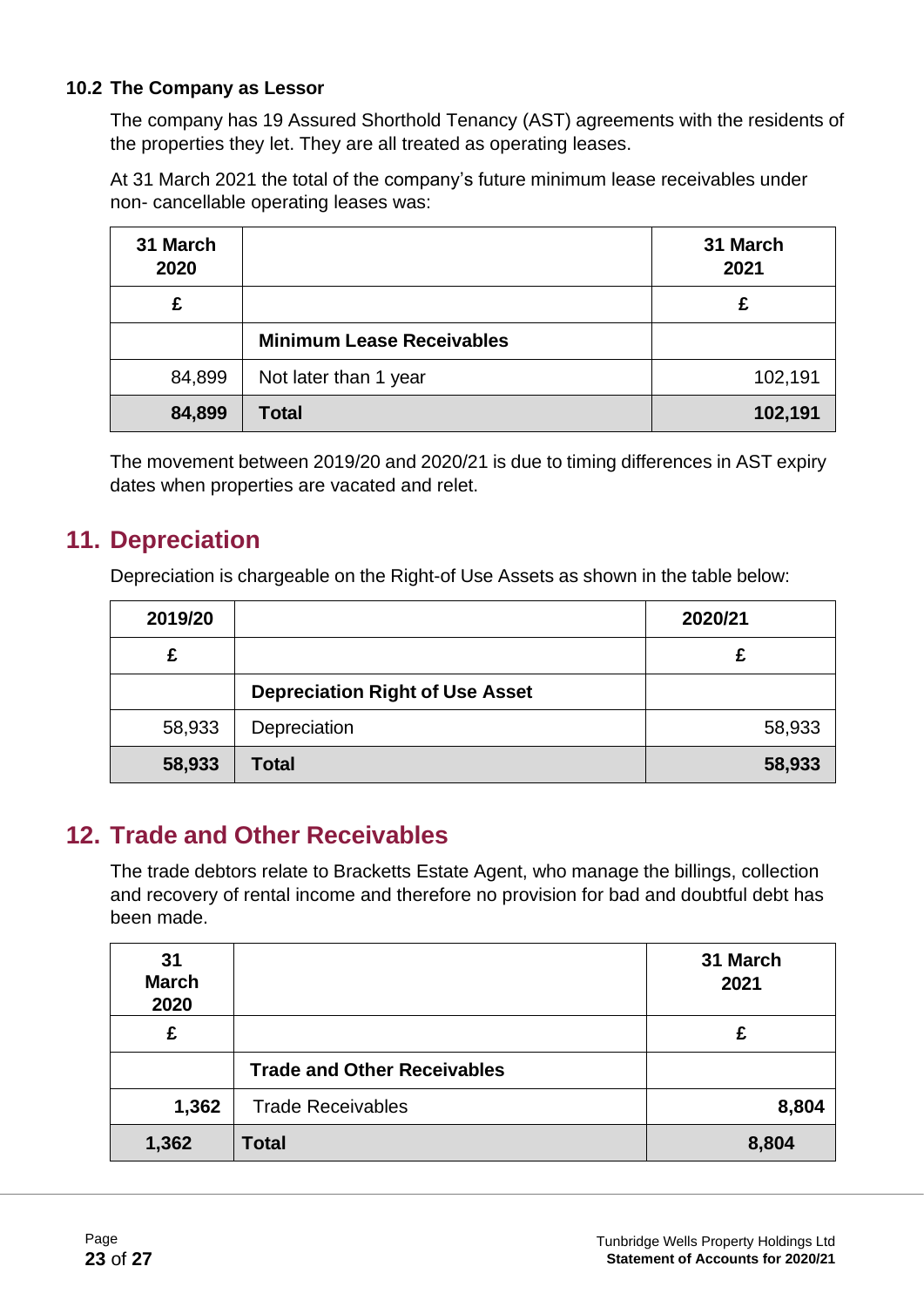# **13. Cash and Cash Equivalents**

Cash and cash equivalents consist of the bank balance only.

| 31<br><b>March</b><br>2020 |                                  | 31 March<br>2021 |
|----------------------------|----------------------------------|------------------|
| £                          |                                  | £                |
|                            | <b>Cash and Cash Equivalents</b> |                  |
| 138,514                    | <b>Bank Account</b>              | 132,460          |
| 138,514                    | <b>Total</b>                     | 132,460          |

### **14. Ordinary Shares**

All fully paid up shares have a par value of £1 and entitle the holder to one vote and equal rights to dividends declared.

| 31<br><b>March</b><br>2020 |                                  | 31 March<br>2021 |
|----------------------------|----------------------------------|------------------|
| £                          |                                  | £                |
|                            | <b>Authorised</b>                |                  |
| 100                        | 100 Ordinary Shares of £1 each   | 100              |
| 100                        | <b>Total</b>                     | 100              |
|                            | <b>Issued and fully paid for</b> |                  |
| 100                        | 100 Ordinary Shares of £1 each   | 100              |
| 100                        | <b>Total</b>                     | 100              |

# **15. Trade and Other Payables**

| 31 March<br>2020 |                                  | 31 March<br>2021 |
|------------------|----------------------------------|------------------|
| £                |                                  | £                |
|                  | <b>Trade and Other Payable</b>   |                  |
| 17,006           | <b>Trade Creditors</b>           | 7,821            |
| 169,832          | <b>Related Party Payables</b>    | 154,394          |
| 7,350            | <b>Audit &amp; Taxation Fees</b> | 8,034            |
| 194,188          | Total                            | 170,249          |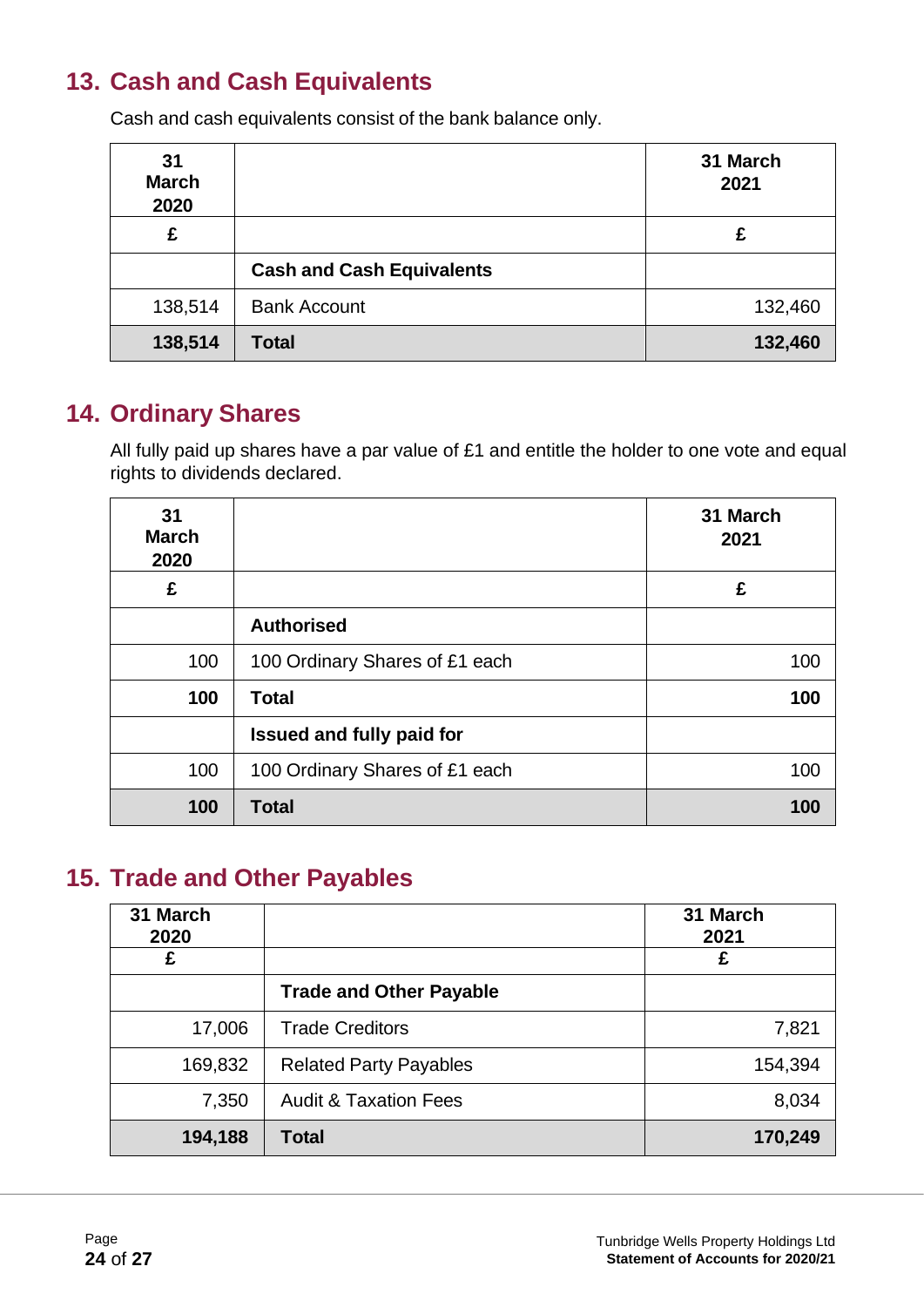# **16. Related Parties**

Tunbridge Wells Property Holdings Ltd is a wholly owned and controlled subsidiary of Tunbridge Wells Borough Council which is the ultimate parent of the company.

All Directors of the company are either Officers or Members of Tunbridge Wells Borough Council and do not receive any remuneration from the Company. The Company also had no employees for the financial period ended 31 March 2021.

The following amounts reflect balances between Tunbridge Wells Property Holdings Ltd and Tunbridge Wells Borough Council.

| 31 March<br>2020 |                                     | 31 March<br>2021 |
|------------------|-------------------------------------|------------------|
| £                |                                     | £                |
|                  | <b>Amount Owed to Related Party</b> |                  |
| 169,832          | <b>Trade Creditors</b>              | 154,394          |
| 169,832          | <b>Total</b>                        | 154,394          |

During the year the company made purchases from Tunbridge Wells Borough Council of £154,394 (2019/20 £169,832). Amounts owed to and by the parent are unsecured, interest free and have fixed repayment terms. The balances will be settled in cash.

### **17. Financial Instruments and Financial Risk Management**

#### **17.1 Categories of Financial Instrument**

Below is a comparison of the carrying value and the fair value of the company's financial instruments.

| 31 March<br>2020 |                              | 31 March<br>2021 |
|------------------|------------------------------|------------------|
| £                |                              | £                |
|                  | <b>Financial Assets</b>      |                  |
| 1,362            | Trade and other receivables  | 8,804            |
| 138,514          | Cash and Cash Equivalents    | 132,460          |
| 139,876          | <b>Total</b>                 | 141,264          |
|                  | <b>Financial Liabilities</b> |                  |
| (194, 188)       | Trade and other payables     | (170, 249)       |
| (194, 188)       | <b>Total</b>                 | (170, 249)       |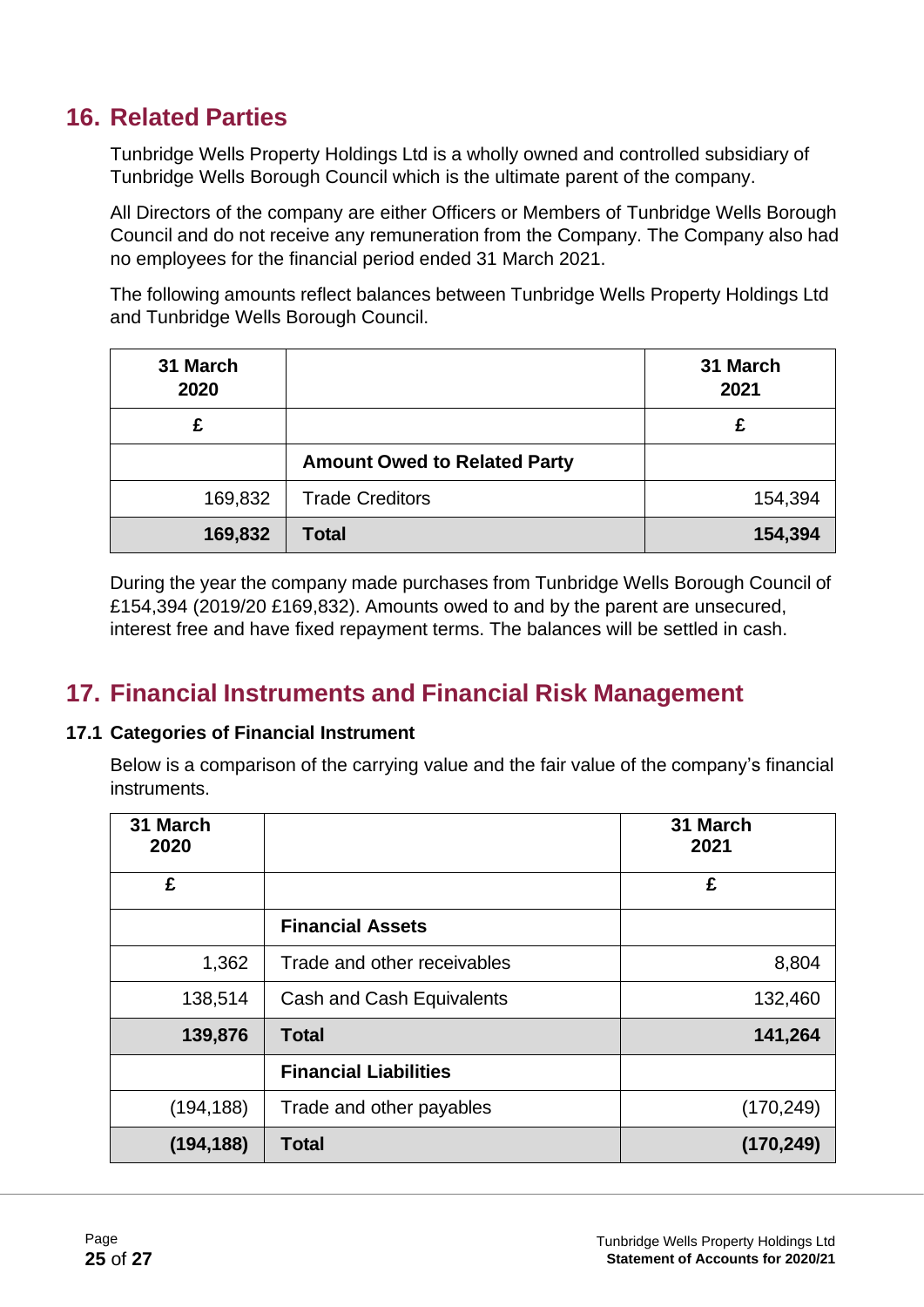It is the Directors' opinion that the carrying value of financial assets and liabilities is the same as their fair value due to the short-term maturities of these instruments.

#### **17.2 Financial Instruments Risk Management**

The company's operations expose it to a number of financial risks. The company is mindful of possible risks and they are considered on an ongoing basis for relevance and materiality.

Where risks are relevant then the company shall ensure it has full understanding of the risks and manage them accordingly within the risk appetite of the company.

#### **Market Risk**

Market risk is the risk that the fair value of future cash flows of our financial instruments will fluctuate because of changes in market prices. The company had no financial instruments susceptible to market risk at year end.

The company could be exposed to fluctuations arising from movements in average rents chargeable for rented property but does not anticipate any reduction in the rental incomes.

#### **Credit Risk**

Credit Risk is the risk of default by one of the company's counterparties. For Tunbridge Wells Property Holdings Limited this is limited to its trade receivables and cash equivalents. The amounts exposed to credit risk are shown as financial assets under the classes of financial instruments.

Cash and cash equivalents relate to the Company's bank balance and these are held by a reputable bank, Lloyds, to minimise counter party risk.

#### **Liquidity Risk**

Liquidity risk arises where the Company does not have sufficient cash reserves to meet future working capital requirements and take advantage of business opportunities.

Liquidity risk is not a current risk for Tunbridge Wells Property Holdings Limited as cash equivalents are solely deposits placed in a bank deposit account which provides instant access. If the Company starts to make termed investments or use other financial instruments then liquidity risk will be considered through cash flow forecasting.

There is also the option to borrow £10,000 from the Council should that be necessary.